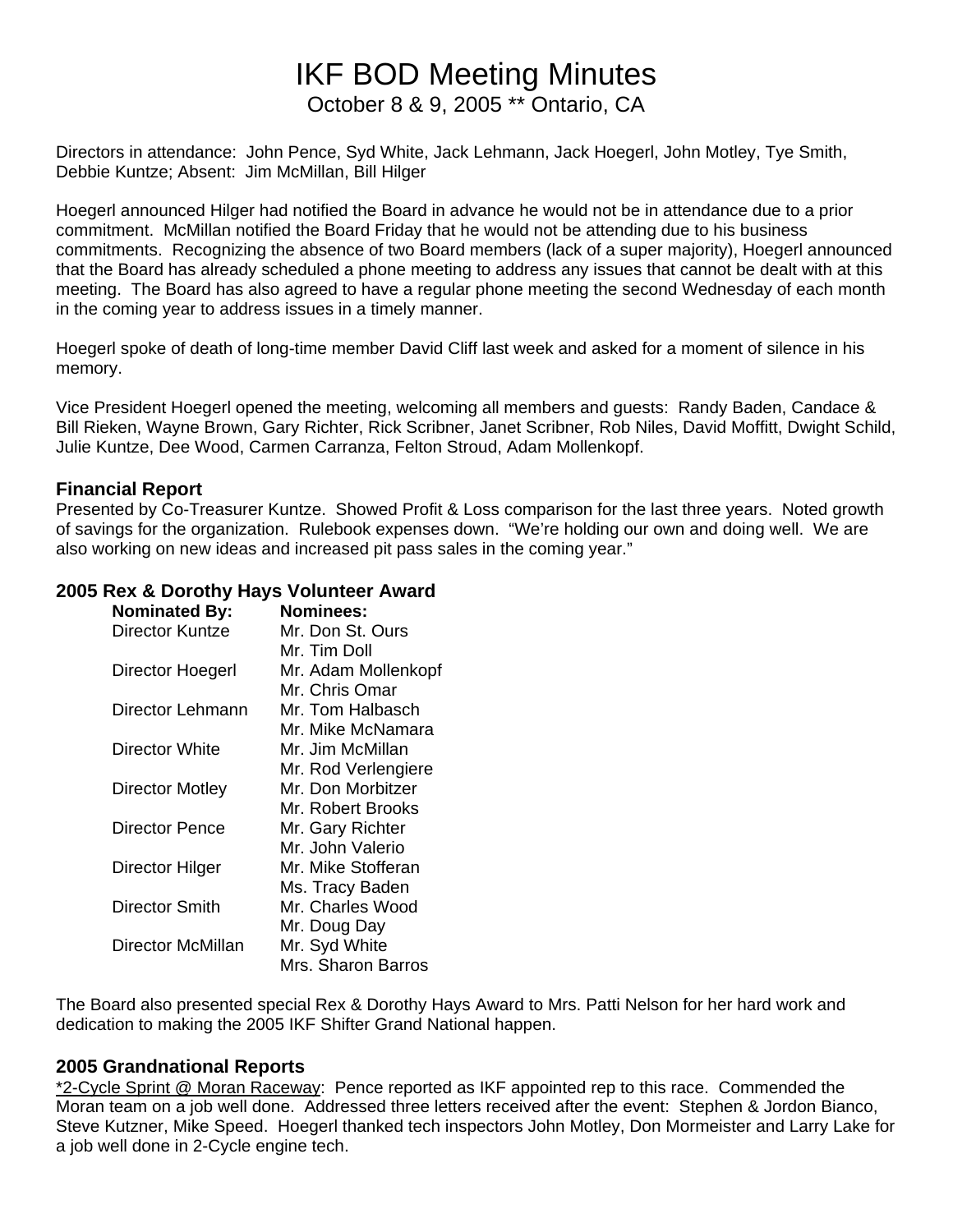\*4-Cycle Speedway @ Pipestone: Randy Baden reported first two days were a bit rough; some call clarifications cleared things up for the remainder of the event. Baden expressed frustration with IKF rep overturning decisions made by track officials in the first two days. Had 537 entries; down 100 entries from last year. Good racing / competition. Baden was personally disappointed with engine tech; very little communication from IKF appointed personnel to track prior to the event, and not enough help at the event. White reported additional personnel has been secured for the coming year to address this issue.

Baden asked for the Board to consider three rule changes:

- not to require pre-tech each day of the event; do it the first day only
- to allow "warming of the tires" on the track safety in terms of cleaning off tires
- eliminate three punch rule

Discussion followed all three suggestions. No motions at this time re: Baden's requests.

\*Road Race: Motley reported as the Engine Tech rep at the race. Reported the help that was there was good, but that there was not enough help. Porta Potty pumping and trash collection were problems. Body work in ICE classes was an issue; commended Lehmann on his solution to this problem. Top three TAG Leopard engines were DQ'ed in post tech; researched and discovered NorCal specs vary from IKF and there has been a production change. Motley reported that while all tech officials agreed to the DQ's, the Duffy and top awards were later given to the DQ'ed competitors. Motley suggested Leopard owners check serial numbers to determine if they have an illegal engine due to the production change. Rule changes for 2006 will be presented later in the weekend.

Board reviewed letters re: this event: James Ingram, David L. Moffitt, Patrick McElroy, Mark Mann (Tyler Mann).

\*2-Cycle Speedway / Speedway Midget: Hilger sent letter to recap event. Complimented Adam Mollenkopf and the Albuquerque Kart Club on a well run event. Suggested researching mechanics of combining 2-Cycle &4-Cycle Grandnationals in the future to make kart counts high enough for an affordable venue for the track to stage. Smith noted kart count might have been higher if 4-Cycle Grandnationals had not been so close to this event on the calendar.

\*4-Cycle Sprint: Lehmann reported change of location was a challenge. Reported event went well. Thanked White for good engine tech.

\*Shifter Nationals: Lehmann reported it was a poorly attended event. Gave special recognition to Patti Nelson who came in and organized the event late in the game. Motley noted that for the competitors it was a well run event. Recognized those who helped with tech help and mechanics of staging the race. Noted problems with behind-the-scenes issues. Pence reiterated compliments to Gary Richter for his work to make this event run well.

### **National Staffing Discussion**

Motley spoke to the need for an experienced appointed staff to run various Grandnationals in the future. This staff would need to be given appropriate authority. Feels Board needs to seriously look at this option for the future. "People expect a certain level of professionalism." Hoegerl asked about cost of this support. Motley noted this would have to come through a percentage of the paid entries; "there is no free lunch."

White noted that different teams would be required for different venues of racing due to the nature of the different types of racing, and the experience officials would have with that type of racing.

Wayne Brown commented that if a track has a past history of staging a good event, they would not need an IKF team; it would be available for tracks with demonstrated need, or with new tracks.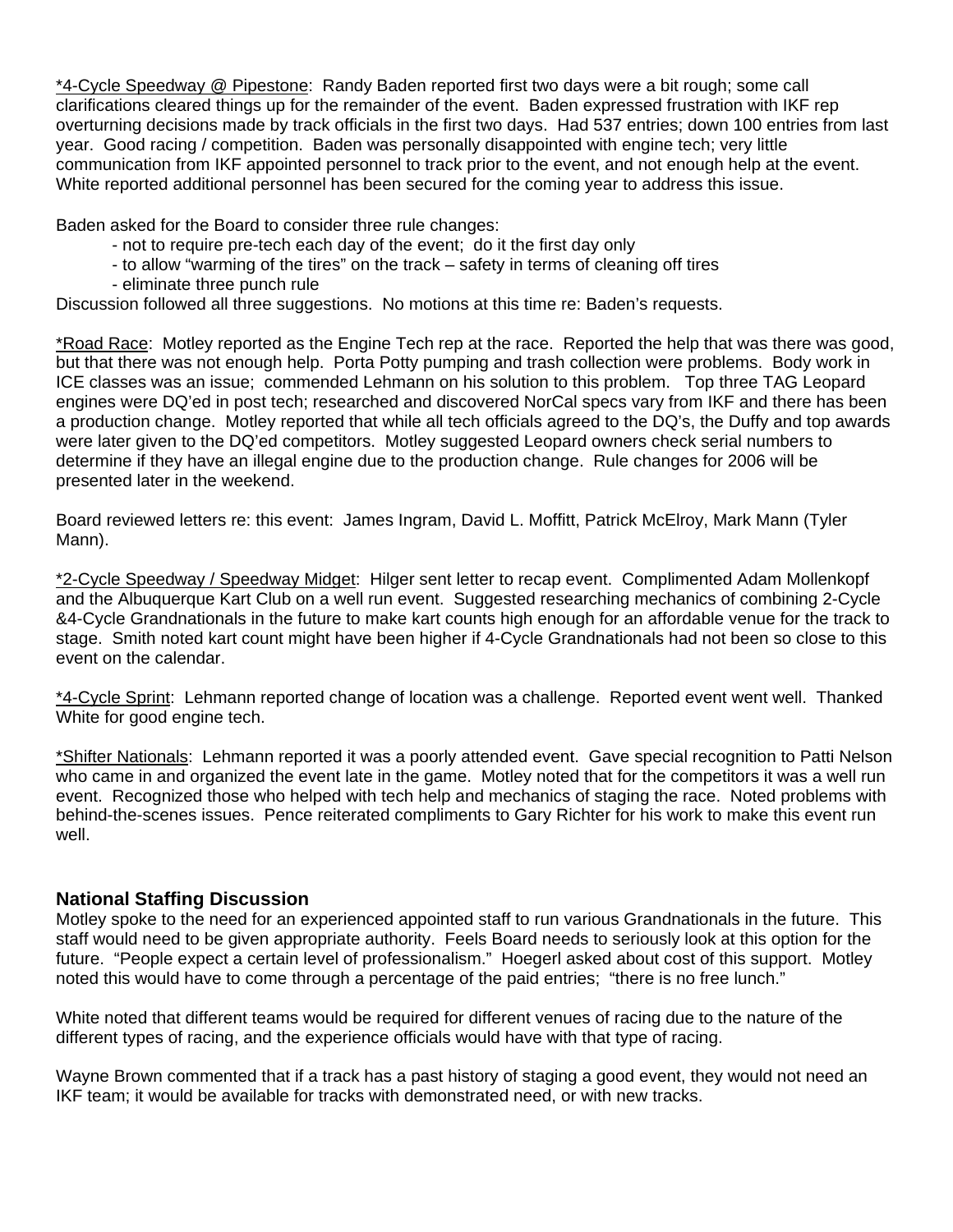White suggested looking at how committees are appointed. Explained Committee should be comprised of people who can attend events, make decisions, etc. Availability and willingness to work should be taken into consideration when committees are appointed.

### **2006 Grandnationals**

Sprint Grandnationals: Rob Niles addressed the Board re: fees associated with the Grandnationals he was not aware of when he bid on and was awarded the event; had not requested a copy of the contract when he submitted his bid. He told the Board he is not able to offer the Grandnationals at the costs presented in his bid. (Board instructed that a copy of the contract be sent with the bid questionnaire in the future.)

"The changes I've requested are not significant": Requested to raise 1<sup>st</sup> class entry from \$75 to \$100. Second entry would raise from \$70 to \$75.

Also requested a date change for the event. Some dates are pending at the facility; when these are finalized he would like to set new dates. Would like to hold the event in October.

 $\mathcal{F}$  Motion by Motley to accept the revised fee schedule; second – white. In favor: Pence, White, Lehmann, Hoegerl, Motley, Smith, Kuntze **Passed** 

#### 4-Cycle Speedway Grandnationals

 $\mathscr F$  Motion by White to accept a request from Baden to raise his entry fee by \$5 for his upcoming Grandnationals; second – Kuntze. In favor: Pence, White, Lehmann, Hoegerl, Motley, Smith, Kuntze **Passed** 

Baden asked about changing the procedure for 4-Cycle Speedway Grandnationals to a qualifying event, then a heat and feature with line-ups based on qualifying. Proposed 1 round of qualifying; top karts would automatically go to the main. Remaining karts would run a heat to fill out the feature line-up.

White stated this would change the entire concept of Speedway racing and the requirement to pass. Suggested that if change would be to qualify instead of pea pick, that would be an option.

Discussion re: how committees run. Speedway Committee member in attendance voiced support of this suggestion from Baden. Concern that if a Committee Chairman does not support a decision or change, it does not go any further. Brown stated Committees should be run as a democracy; majority should rule on decisions or recommendations from the Committee to the Board. Motley noted Hoegerl runs the 2-Cycle Tech Committee as a democracy.

Hoegerl instructed Committee members to discuss and develop a proposed format. If the majority of the Committee is in favor, the proposal should be presented in April through the proposal system.

### 2-Cycle Speedway / Speedway Pavement

.

Bill Rieken spoke to Board re: maximum entry cost for the 2-Cycle Speedway / Speedway Pavement Grandnationals. Requested permission to raise entry fees, which include fuel and pit passes, by \$10 across the Board.

Motion by White to alter the contact, allowing the \$10 increase across the Board; second – Kuntze In Favor: Pence, White, Lehmann, Hoegerl, Motley, White, Kuntze **Passed**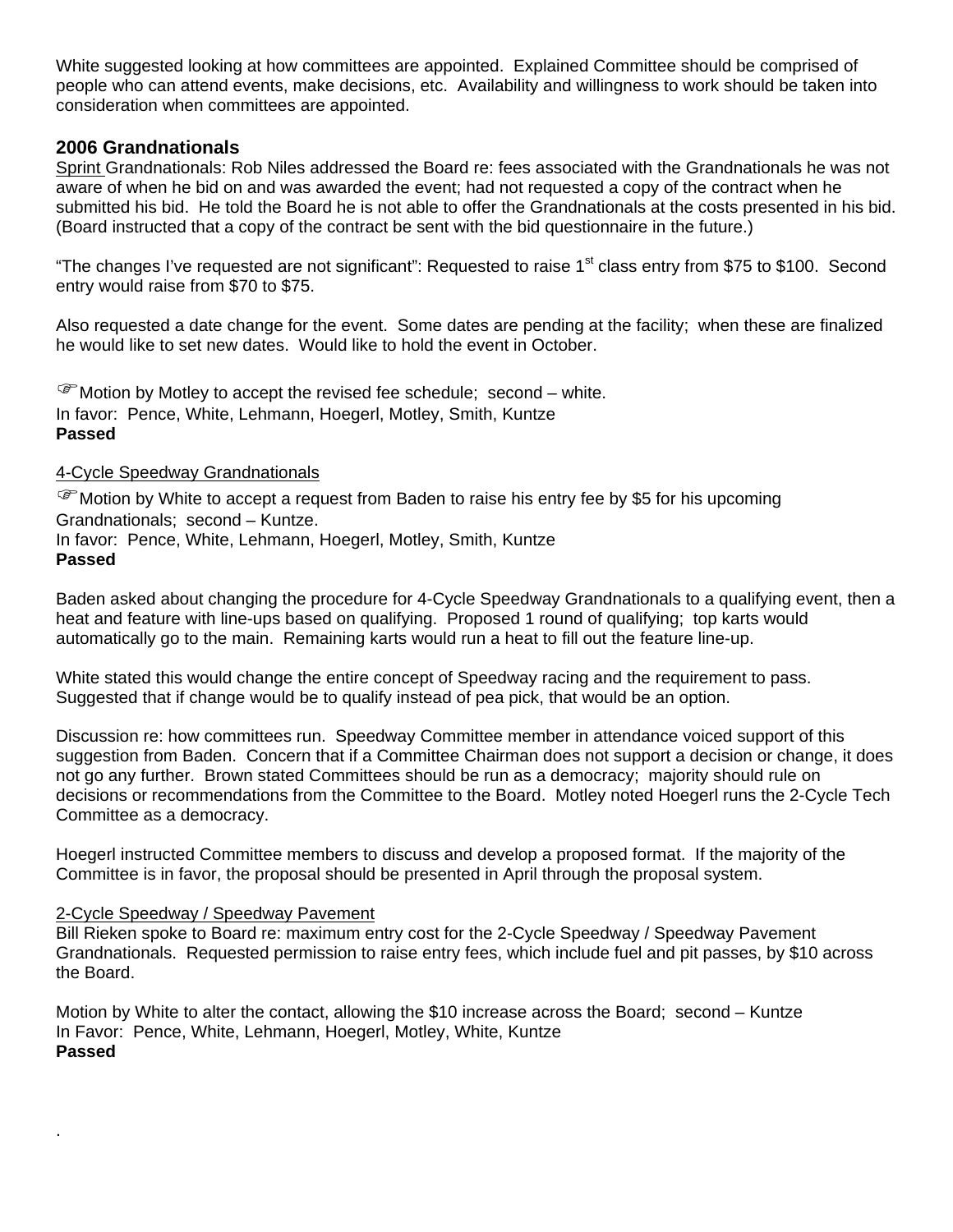## **Insurance**

Hoegerl announced that a committee met earlier in the week with two reps from insurance providers to look at options for 2006. Board needs to develop wording for pit pass sales to children under racing age. Discussion re: if a 3 year old is not issued/sold a pit pass, are they insured? Clarification that a minor release, if filled out properly (age filled in where pit pass # would be written), provides coverage for them. Intent of Board is to clarify this so all tracks will operate with the same procedure.

Board looked specifically at age, whether the child is in an infant seat or stroller throughout the event, or whether they are running free through the pit area.

 $\mathscr F$  Motion by White that every person in the pits attained age of 3 years and up must purchase a pit pass; second – Lehmann.

Clarification: a pass may be purchased for a child 3 and younger. It should be understood that a Minor Release provides insurance under the spectator clause; it does not provide the coverage a pit pass does. In Favor: Hoegerl, Kuntze, Lehmann, Motley, Pence, Smith, White **Passed** 

# **License Fees**

)Motion by White to add \$10 fee for initial Novice Road Race license application to cover administrative costs (renewals will not be charged an additional fee); second – Kuntze In Favor: Hoegerl, Kuntze, Lehmann, Motley, Pence, Smith, White **Passed** 

TAG and Shifter annual license fee will remain in effect.

Yamaha Sportsman Light in Road Race. Clarification: Are Experts allowed in this class? Board agreed Experts may compete in this class.

)Motion by Lehmann: To eliminate Expert restrictions in Road Race Yamaha Sportsman Heavy; second: Kuntze.

In Favor: White, Pence, Lehmann, Hoegerl, Motley, Smith, Kuntze **Passed**

)Motion by Kuntze, at 112.16.2, add after first sentence, "No drilling or cutting into shaft is allowed except for the purpose of mounting the hub"; Second – Motley In Favor: White, Smith, Pence, Motley, Lehmann, Kuntze, Hoegerl **Passed** 

)Motion by Lehmann to appoint Ray Knight as Governor of Oregon, effective immediately; second – White. In Favor: White, Smith, Pence, Motley, Lehmann, Kuntze, Hoegerl **Passed** 

# **Premiere Track Program**

Board discussed this program at Friday session. Asked Baden his opinion of the program. He stated there is not a lot of advantage to being a Premiere Track; does include a 25 cent reduction in pit pass price. Takes freedom of awarding nationals to best qualified tracks when it becomes a major selection provision. White thinks it puts unreasonable restrictions on a track as currently written. Pence adds that there is no way to police the policy for those who sign up to be Premiere Track . Suggestion by Rieken to reward tracks with a rebate or discount based on volume of pit passes purchased.

 $\infty$  Motion by White to eliminate the Premiere Track program; second – Lehmann.

In Favor: Hoegerl, Kuntze, Lehmann, Motley, Smith, White, Pence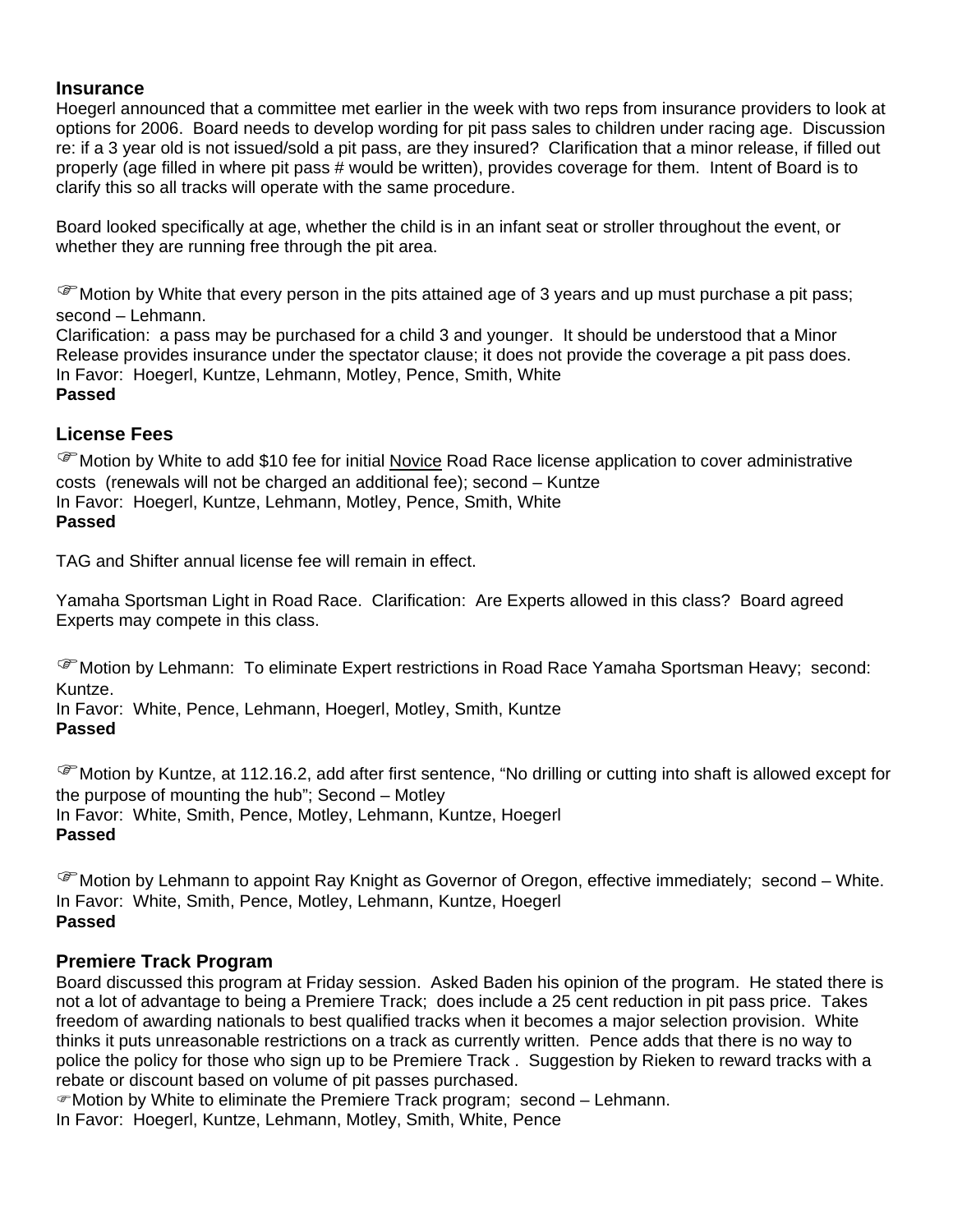## **Passed**

White will develop a Rebate program to be presented to the Board at a later date. Focus will be to reward tracks with high volume purchases with a rebate paid back in pit passes.

# **Kid Karts**

Age and weight variances have not been approved for Kid Karts in the past. This will not change in the future. This statement will be added to the rule book at 104.6.

# **Proposals**

# From White

- 1) In 101.3.4.1 Add as  $5<sup>th</sup>$  paragraph: Only 3 Senior, non-Masters, classes in each of 207, 209, 251, 311, 402 and 403 may be replaced by participation in any one year. **Seconds: Kuntze, Pence**
- 2) In 101.3.4.1, add as  $6<sup>th</sup>$  paragraph: When a class is added to the Grand National schedule, through participation, it may not be removed for 2 years. **Seconds: Hoegerl, Lehmann**
- 3) In 104.17.6 and 104.17.7, change "400 miles" to "200 miles" **Seconds: Kuntze, Hilger**
- 4) In 110.9, 212, 213, 256, 317, 404, 405, 453 change "3 entrants" to "5 entrants" **Seconds: Lehmann, Pence**
- 5) In 105.1.4.1, add "accessible in their pit and" after … A, B and C type fires. **Seconds: Lehmann, Pence**
- 6) In 110.1.2, change first sentence to: Due to unforeseen local conditions identified…. **Seconds: Hoegerl, Pence**
- 7) In 110.1.2 add at the end of the second paragraph: "nor alter any entrants' competitiveness." **Seconds: Lehmann, Kuntze**
- 8) In 110.1.2, in the third paragraph change "local option" to "local procedures" **Seconds: Kuntze, Hilger**
- 9) In 201.8.1.3 change all to: Maximum height of any part of nose, including anything attached to the nose (number panels or data acquisition devices for example) is 14" for Junior Classes and 18" for Senior Classes. *Change dimensions in drawing above 201.8.1.3* **Seconds: Lehmann, Kuntze**
- 10) Drop Animal Sportsman from the 4-Cycle Sprint Grand National classes if current production tolerances (September) do not make new motors competitive with the old motors. **Seconds: Hoegerl, Lehmann**
- 11) 211.1.2 Change all to: Race distances for Senior Classes shall be a minimum of 8 miles for Pre-final and a minimum of 15 miles for the Final. Race distances for Junior Classes shall be a minimum of 6 miles for Pre-final and a minimum of 12 miles for the Final. All race distances shall be a convenient multiple of the track length, i.e. a full lap. **Seconds: Lehmann, Kuntze**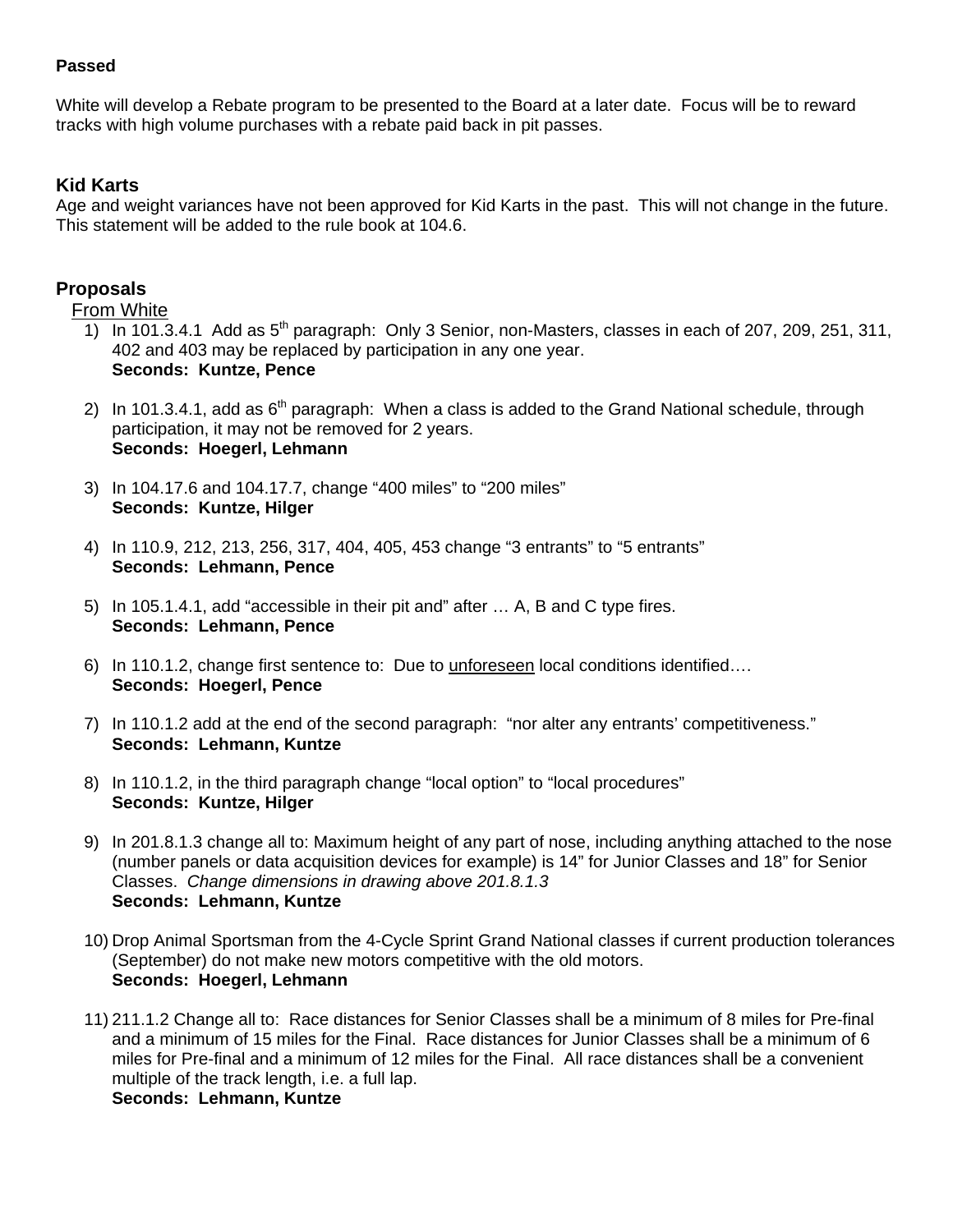12) 211.2.2 Change all to: Race distances for Senior Classes shall be 8 miles for Pre-final and 8 miles for the Final. Race distances for Junior Classes shall be 5 miles for Pre-final and 8 miles for the Final. All race distances shall be the nearest multiple of the track length, i.e. a full lap. **Seconds: Kuntze, Lehmann** 

# )**Motion by Motley to accept Proposals 1, 2, 3, 5, 6, 7, 8, 9, 10, 11 and 12 In favor: Pence, White, Lehmann, Hoegerl, Motley, Smith, Kuntze Passed**

)**Re: Proposal #4 –** Discussion re: penalizing driver who travels to the Grandnationals because class didn't draw enough entrants. This is not the fault of the driver who did make the trip. Some classes are stronger in one region, weaker in another. Suggestion to allow the Grandnational host to drop three classes from their Grandnational schedule at that specific event based on participation in that area; classes should be designated when the Grandnationals are awarded. In Favor: White, Smith, Pence Opposed: Hoegerl, Kuntze, Lehmann, Motley **Failed**

# From Kuntze

13) Change 312.8.6 Air Box from: Must be used as supplied from the manufacturer with motor or a CIK air box with maximum 2, 22mm tubes may be used. To: 312.8.6 Air Box/Air Filter: Any air filter or CIK air box may be used. The air box is to be approved CIK air box with two inlet tubes not to exceed 22mm inside diameter and 95mm length.

Reason: #1 to align with the TAGUSA rules of January 12, 2005 adopted by IKF

- #2 Use of an air filter as almost no road race track has noise restrictions requiring the use of an air box
- #3 to allow ease in installation with the bodywork

# **Seconds: Lehmann, White**

Discussion: Motley stated if approved as is, most common air box has been eliminated. Would have to designate which air boxes would be approved. Engine parity has been established with the engine package including that air box. When an air filter is allowed, this eliminates that parity.

 $\mathscr{F}$  Motion by Kuntze to fail Proposal # 13; second – Motley In Favor: Pence, White, Lehmann, Hoegerl, Motley, Kuntze

# From Pence

14) Move Section 312.7.4.9 to Section 311.1 and change as follows:

Section 311.1 For all classes using the 2 – 20 minute heat format

- 311.1.1 Scoring: Both heats scored equally; First place = 0 points; Second place = 2 points, Third place  $=$  3 points, etc.
- 311.1.2 DQ'ed drivers will receive last place +1 point for the heat in which they are DQ'ed. In

the

- event of a tie, the DQ'ed driver will place behind a driver that did not receive a DQ
- 311.1.3 All other ties will go the to driver with the better second heat finish
- 311.1.4 The order of line-up for the start of the second heat is determined as follows:
	- 1. Order of finish
	- 2. Karts receiving Mechanical black flag
	- 3. DNS (Did Not Score, took the Green Flag but did not complete first lap)
	- 4. DNG (Did Not Grid, passed pre-race tech, but did no appear on the starting grid)
	- 5. DQ'ed in post race Tech
	- 6. DQ'ed for driving misconduct

# **Seconds: White, Kuntze**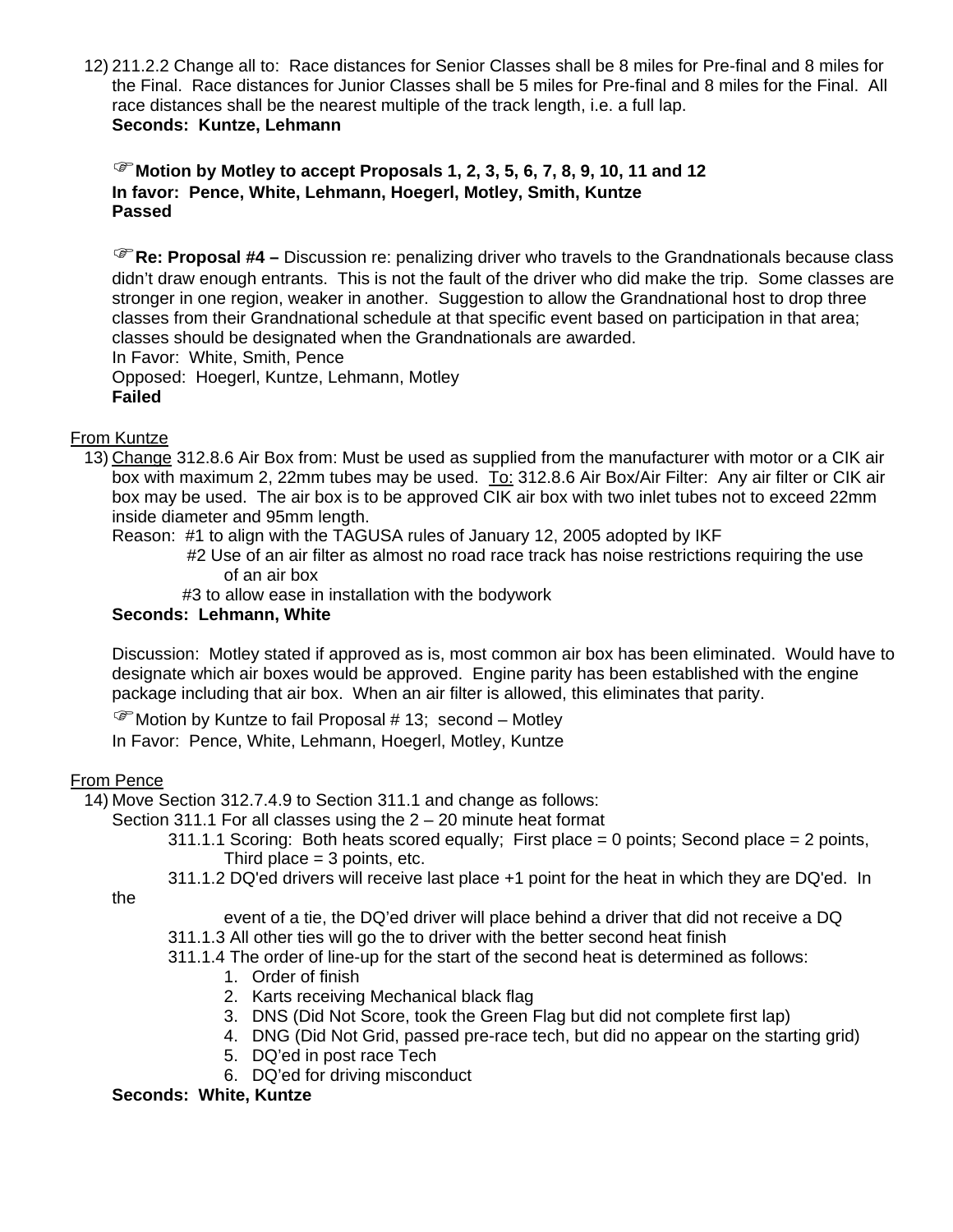- 15) Eliminate "Season points schedule" from Section 312.7.4.9 and instead use the Regional points schedule from Section 800.12 **Seconds: Kuntze, White**
- 16) Adjust the Points Schedule in Section 800.12. Our current points schedule is heavily weighted to a win. While the point of racing is to win, the current points system allows for a driver to "clinch" the series sometimes as early as the  $4<sup>th</sup>$  or  $5<sup>th</sup>$  race of a 7 race series. In order to make a series more exciting through the entire series, I propose changing the points schedule as follows:

 $1^{\text{st}} = 200 +$ \*;  $2^{\text{nd}} = 190 +$ \*;  $3^{\text{rd}} = 180 +$ \*;  $4^{\text{th}} = 174 +$ \*;  $5^{\text{th}} = 170 +$ \*;  $6^{\text{th}} = 165 +$ \*;  $7^{\text{th}} = 160 +$ \*;  $8^{\text{th}} =$ 1555 +\*;  $9^{th}$  = 150 +\*;  $10^{th}$  = 145 +\*;  $11^{th}$  = 142 +\*;  $12^{th}$  = 139 +\*;  $13^{th}$  = 136 +\*;  $14^{th}$  = 133 +\*;  $15^{th}$  = 130 +\*;  $16^{th}$  = 127 +\*;  $17^{th}$  = 124 +\*;  $18^{th}$  = 121 +\*;  $19^{th}$  = 118 +\*;  $20^{th}$  = 115 +\* \* Points equal to the number of entries in the class.

# **Seconds: White, Lehmann**

17) Change the last sentence in 211.4.6 to read: Failure to pass minimum weight shall result in the racer receiving last place points.

Reason: This is to bring the parity with 211.4.7 **Seconds: White, Kuntze** 

18) Eliminate Section 211.4.8 IKF Motocross Heat Point System and replace as follows:

Section 211.4.8 For all races using a Multi Heat Points System and replace as follows:

Scoring: All heats, or qualifying and heat scored equally: First place = 0 points, Second place = 2 points, Third place = 3 points, etc.

 211.4.8.1 DQ'ed drivers will receive last place + 1 point for the heat in which they are DQ'ed. In the event of a tie the DQ'ed driver will place behind a driver that did not receive a DQ

211.4.8.2 All other ties will go to the driver with the better second heat finish

- 211.4.8.3 The order of line-up for the start of the main heat is determined as follows:
	- 1. Order of finish
	- 2. Karts receiving Mechanical black flag
	- 3. DNS (Did Not Score, took the Green Flag but did not complete the first lap)
	- 4. DNG (Did Not Grid, passed Pre-Race tech but did not appear on starting grid)
	- 5. DQ'ed in post race Tech
	- 6. DQ'ed for driving misconduct

211.4.8.4 Any driver receiving a DQ in the main will receive last place points for the event, **unless** the reason for the DQ is egregious enough to warrant penalties as outlined in Section 114.7

### **Seconds: White, Kuntze**

)**Motion by White to accept Proposals 14, 15, 16, 17 and 18 In favor: Pence, White, Lehmann, Hoegerl, Motley, Smith, Kuntze Passed** 

#### From Motley

19) Adopt WKA standard for blade widths on no-go gauges. Since we use the LAD gauges at National Tech and most Tech Inspectors purchase gauges from LAD that are these dimensions, it should pose no problems. I have had several instances through the years that having this rule in place would have been very helpful.

### **Seconds: Lehmann, White**

20) Include a statement in the Tech Manual, Section 617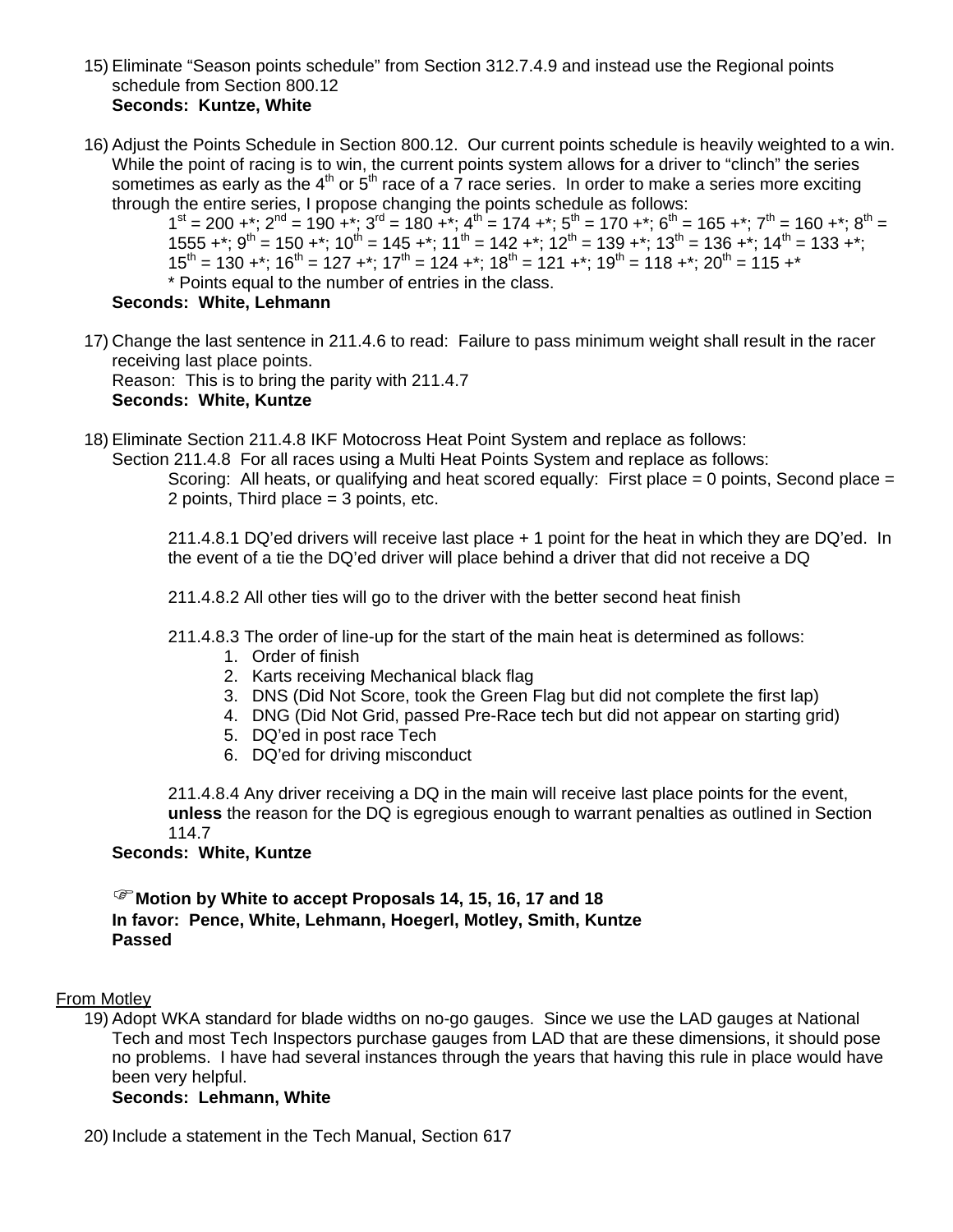*Any attempt to modify, change or defeat any of the basic design criteria of the Yamaha KT100 engine is illegal.* **Seconds: White, Kuntze** 

### )**Motion by Pence to accept Proposals 19 and 20 In favor: Pence, White, Lehmann, Hoegerl, Motley, Smith, Kuntze Passed**

### *From the Board*

- 21) Include a statement at Section 603.2.1.7 *Any attempt to modify, change or defeat any of the basic design criteria of any engine is illegal.*  **Seconds: White, Kuntze**
- 22) 408.6.2 Change 75 points to 200 points **Seconds: Kuntze, Hilger**

)**Motion by White to accept Proposals 21 and 22 In favor: Pence, White, Lehmann, Hoegerl, Motley, Smith, Kuntze Passed**

23) Section 616.3 Delete oil seals from list of non-tech items. Add at Section 616.8: Seals must be installed in designed position, unaltered, and with springs. **Seconds: White, Lehmann** 

)Recommendation from Hoegerl / 2-Cycle Tech Committee that this Proposal fail. Opposed: Pence, Lehmann, White, Hoegerl, Motley, Smith, Kuntze **Failed** 

24) Section 402: Class #6 add: 3-disc wet engine clutch per 207.7; also add Burris tires only. Class #13: No remote carb adjusters.

### **Seconds: White, Pence**

)In favor: Pence, White, Lehmann, Hoegerl, Motley, Smith, Kuntze **Passed** 

25) Section 207, Classes #2, #5, #8 and #9: Replace the current SSX-V with the SSQ pipe and header; flex length to be determined before vote

#### **Seconds: White, Pence**

Lehmann reported flex length is 13-1/2". Proposal based on noise levels are quieter with SSQ pipe and header. Motley said he has not seen this pipe, and is not comfortable voting on this. Pence suggested rather than changing exhaust across the board, fail this Proposal and then consider a motion that would allow tracks in an area with noise restrictions to implement the quieter pipe. Motley also asks if the Board wants to increase the horsepower in these classes with the SSQ pipe and header configuration.

26) Section 311, Class #4: Replace current SSX or SSX-V with the SSQ pipe and header; flex length to be determined before vote. **Seconds: Pence, White** 

)**Motion by White to defeat Proposals 25 and 26 In Favor: White, Pence, Hoegerl, Motley, Smith, Kuntze Opposed: Lehmann Passed (this means proposals 25 and 26 did not receive approval)**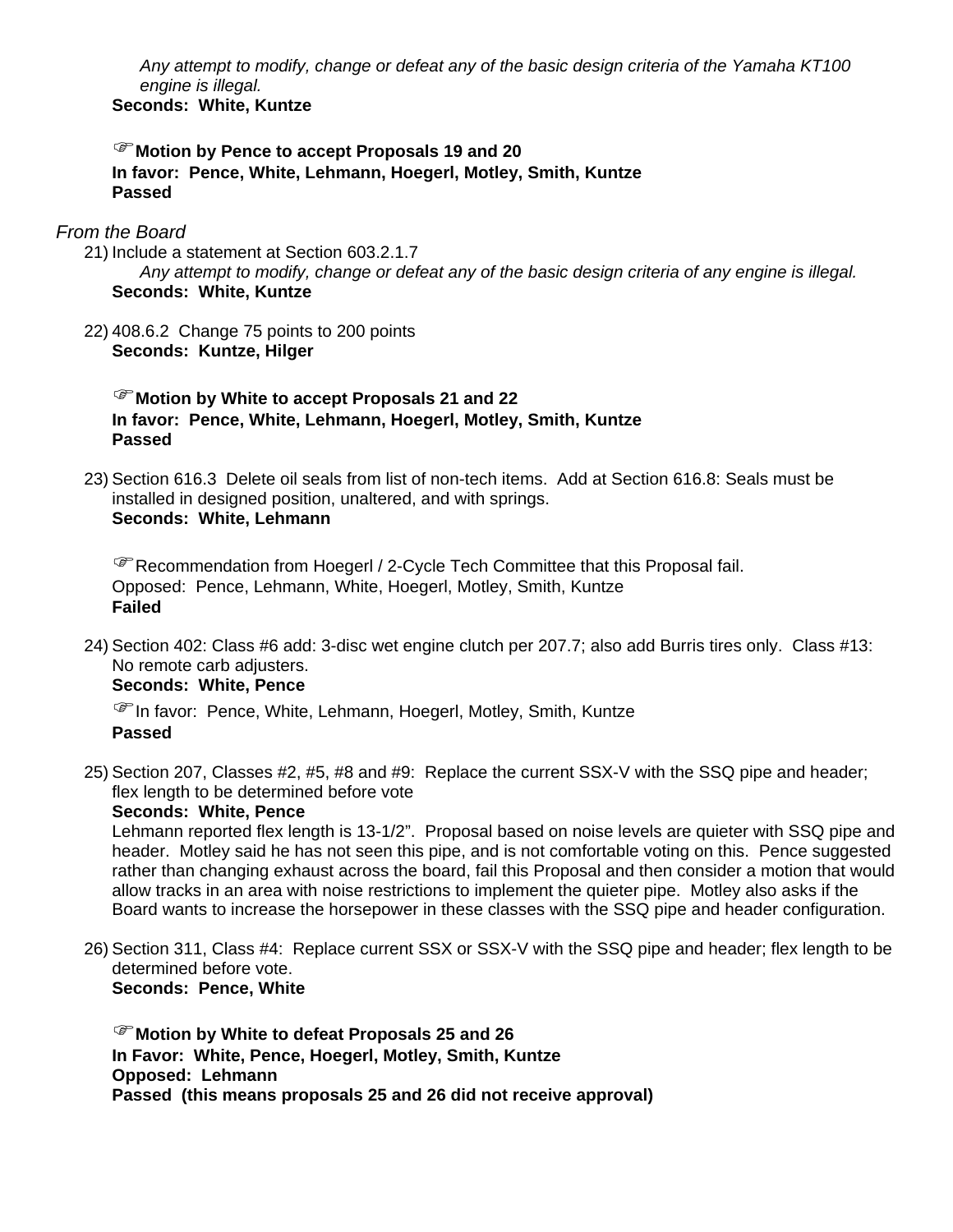# **Participation Stats for 2006 Grandnational Classes**

2-Cycle Speedway: No changes

4-Cycle Speedway: Discussion re: Junior Champ and allowing other engines in this class; tabled to the phone meeting

2-Cycle Sprint: 125 cc National Cup replaces 100 Yamaha KT100S Heavy Motley says he has a problem creating a National class when the class has only been successful in one Region.

4-Cycle Sprint: Junior II Animal Super Sportsman replaces Super Junior II Heavy

Road Race: Rotax Max will replace 100cc Controlled

Formula 80 Jr. Heavy will replace Jr. Sprint Sit-Up Light

Speedway Pavement: No changes

Shifter: No changes

# **Dates for 2006 Grandnationals**

 2-Cycle Sprint @ Fontana: No dates at this time Road Race @ SCK / Streets of Willow: Shifter @ SCK / Willow Springs: 4-Cycle Speedway @ Pipestone Raceway: July 4-8, 2006 4-Cycle Sprint @ PKA / McMinnville: July 19-22, 2006 2-Cycle Speedway / Speedway Midget: July 31-August 4, 2006

# **Local Options at 2006 Grandnationals**

2-Cycle Speedway / Speedway Midget requests:

- a. Kid Kart demo race (to run Friday)
- b. Yamaha Ltd. Heavy: Yamaha KT100S, spec header & pipe, 400 lbs, 3-disk wet clutch, Burris tires (to run Tuesday)

)Motion by White to accept these local option classes; second – Lehmann In Favor: Pence, White, Lehmann, Hoegerl, Motley, Smith, Kuntze

# **Passed**

4-Cycle Sprint request

a. IKF Briggs World Formula Extra Heavy at 415 lbs, age 16+

b. Jr. II Briggs World Formula Heavy at 340 lbs.

)Motion by Pence to accept these local option classes; second – Motley In Favor: Pence, White, Lehmann, Hoegerl, Motley, Smith, Kuntze **Passed** 

4-Cycle Speedway

- a. Blue Wazoom Medium, 345 lbs, age 16+
- b. Stock Super Heavy at 390 lbs (driver must weigh 200 lbs), age 16+
- c. Junior I Animal at 270 lbs, age 8 to 11, with Rookie restrictor
- d. Junior II Stock Animal at 330 lbs., age 12 to 15

)Motion by White to accept these local option classes; second – Smith In Favor: Pence, White, Lehmann, Hoegerl, Motley, Smith, Kuntze

# **Passed**

Request from Rieken to change Groups the Midget karts run in, based on success of changes in 2004.

- Day 1: Midget Super Stock
- Day 2: Midget Junior
- Day 3: Midget Open

 $\mathcal{F}$  Motion by Smith to accept this change; second – Motley

In Favor: Pence, White, Lehmann, Hoegerl, Motley, Smith, Kuntze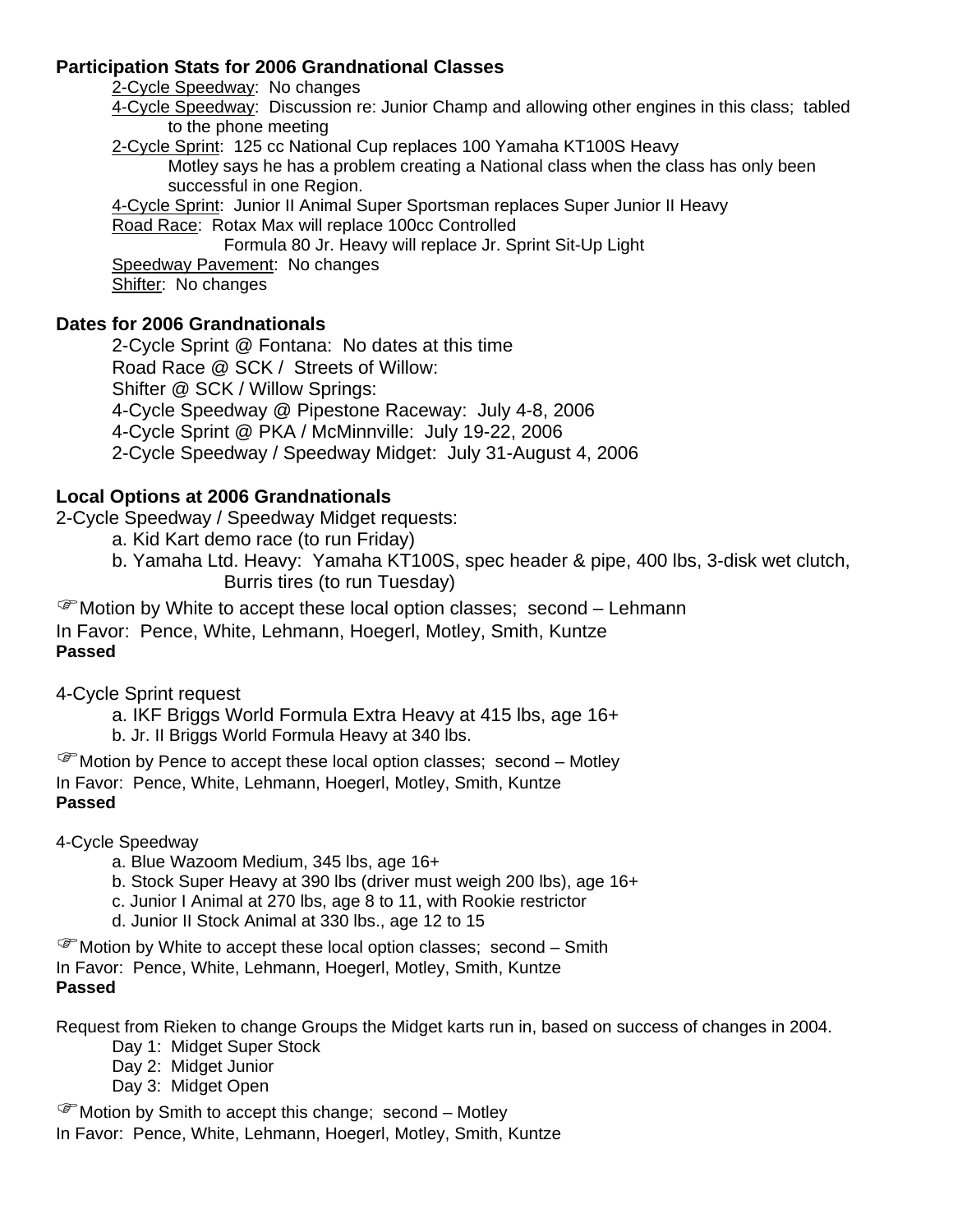# **Passed**

Director Tye Smith left Saturday evening, and did not attend the Sunday session of the Board meeting.

# **Sunday Session**

Directors in attendance: John Pence, Syd White, Jack Lehmann, Jack Hoegerl, John Motley, Debbie Kuntze; Absent: Jim McMillan, Bill Hilger, Tye Smith

Hoegerl repeated the announcement re: a scheduled phone meeting to address items from this meeting which require a super majority vote.

Members and guests were welcomed: Candace & Bill Rieken, Wayne Brown, Gary Richter, Rick Scribner, Janet Scribner, David Moffitt, Dwight Schild, Dee Wood, Carmen Carranza, Felton Stroud, Adam Mollenkopf, Glenn Arako, Raul Martinez, Don St. Ours.

# **Member Issues Discussed**

Question re: allowing / submitting a different clutch in Super Sportsman (Sprint & Speedway). Procedure would be to submit proposal to the Sprint and Speedway committee. Committee would then make recommendation to the Board. Concern expressed that manufacturer needs to be interested in change to assure there is an adequate supply for competitors to purchase. Also noted that testing would be required, and should start soon to implement a change in 2007.

Bill Rieken spoke to the Board re: Speedway Pavement and options to make this division grow. Feels lack of Grandnational opportunity directly correlates to lack of growth in this division. White would like to see more tracks around the country before again implementing a Grandnational. Rieken expressed interest in being on the Speedway Committee in 2006; White endorsed this. Hoegerl suggested Rieken present the Board with a written proposal re: plans for a Speedway Pavement event.

Adam Mollenkopf addressed the Board re: working with the Arizona group to make the Holiday Classic an IKF event. Also asked about running a Regional Championship Series between the two tracks. Board encouraged both of these ventures. Arizona track needs to become IKF sanctioned; would also need to request Local Option classes for any classes slated to run which are not current IKF classes. White stated that if the track submits now for 2005 Holiday Classic, the Board will waive their 2006 Sanction Fee.

# **2007 Grandnational Questionnaires**

Copies of the contract, with schedule of fees, will be sent with all questionnaires.

2-Cycle Sprint: Buttonwillow Raceway Park (Les Phillips) Desert Park Raceway (No. NV Kart Club) 4-Cycle Sprint: Shasta Kart Club (Nancy Wright) Atwater Kart Track (Atwater Kart Track) 2-Cycle Speedway / Speedway Midget: Harvey Caplin Memorial Speedway (Adam Mollenkopf) Hilltop Raceway Park (Dwight Schild) Newton Kart Club (Ed Peterson) Delaware Speedway (Bill Rieken) 4-Cycle Speedway: Harvey Caplin Memorial Speedway (Adam Mollenkopf) Hilltop Raceway Park (Dwight Schild) Huffman Motorsports (Doug Day) Newton Kart Klub (Ed Peterson) Delaware Speedway (Bill Rieken) Kart Wheels Speedway (Jerry Pospisil)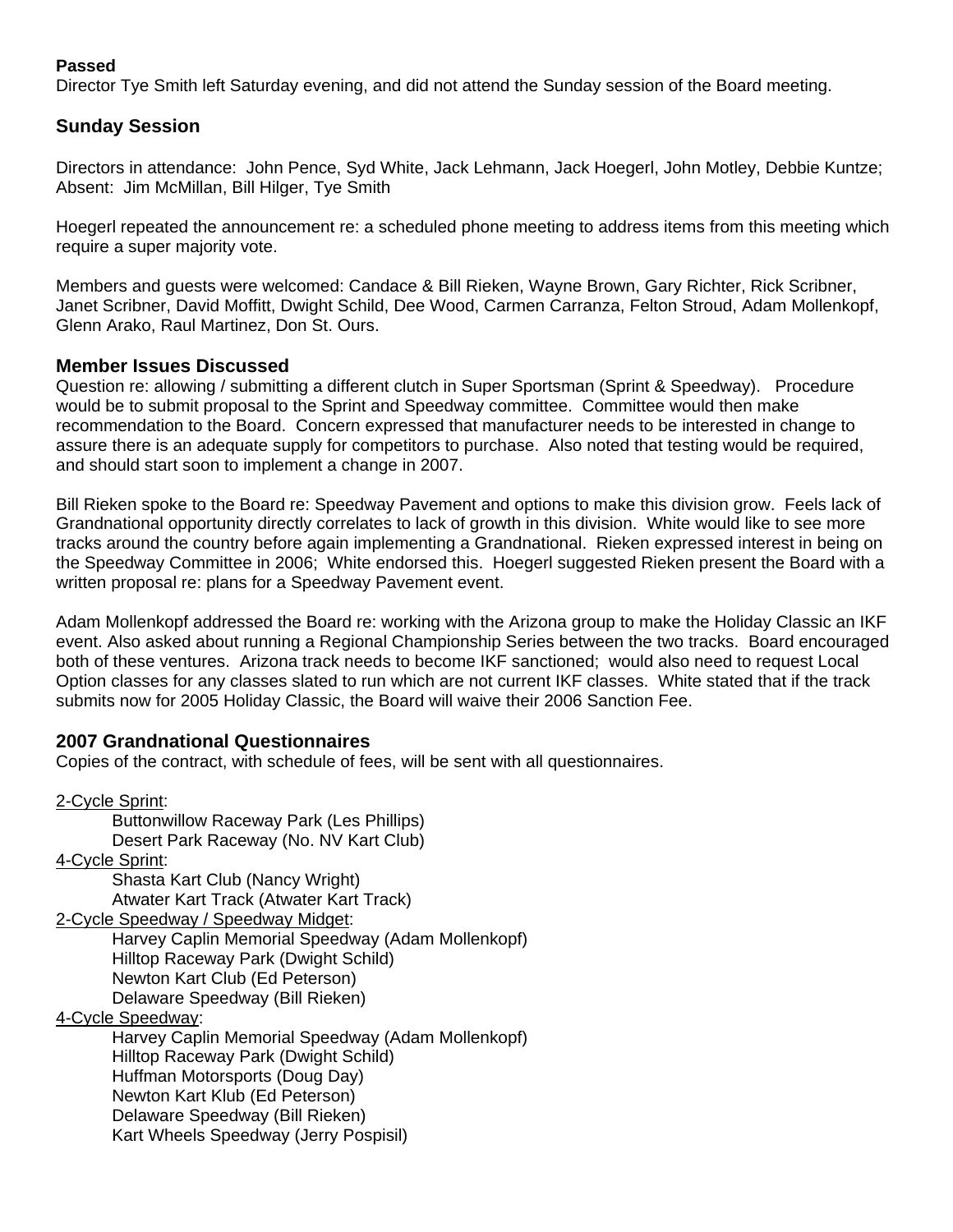### Speedway Pavement:

Hawkeye Downs (Bill Rieken)

# Road Race:

Northern California Karters (track to be determined)

#### Shifter:

 CalSpeed Kart Track (Karting Ventures) Desert Park Raceway (No. NV Kart Club)

Discussion re: combining Shifters with Sprint or with 4-Cycle Sprint. Also discussed moving TAG and Shifters into one event. Suggestion from floor re: adding Jr. TAG to allow those drivers one more opportunity to run.

# **Membership Letters**

From Raul Martinez & Team PKS: re: a) creating a competition committee that will address "option" rules for IKF Region 7, and b) the same committee selecting the classes to be represented in the Series. Sees this committee as a means for brainstorming and expressing ideas to Region Coordinator; Region Coordinator would still have final say. Concern expressed that two National classes have been eliminated from the Regional Program to make room for two non-National classes. Region Coordinator Don St. Ours told Board he does have a committee; he also does go to members for information prior to making decisions. Martinez is concerned that St. Ours committee is not an organized committee, and most in the Region do not know there is a committee. Martinez stated members asked for two lap qualifying for races prior to Grandnationals to follow GN format; St. Ours stated this was not possible due to length of day. St. Ours: "I try to cater to the kart shops." His perception is the kart shops drive the participation. Hoegerl noted there is a committee, he hopes those in attendance can work with the committee. The Board chose to take no action. Did suggest better communication; encouraged use of Region mailing through IKF office.

Lengthy discussion re: air boxes. Hoegerl agreed to have diagram in tech book cleaned up. St. Ours stated there are currently 10 available on the market. Discussion re: availability. Expectation is also that the K&N Air Box will be advertised with a full page in Karter News. St. Ours will not run or distribute the air box until January, when more are available on the market.

St. Ours provided a copy of Kid Kart rules used in Region 7. Suggested they might be considered for the National rules. Motley stated attempt is to keep rules in line with other sanctioning organizations.

St. Ours asked that in Super Box clutch Board consider allowing both wet and dry clutches. Testing will be done prior to a decision.

### **Committee Reports**

### Kid Karts

\*John Motley presented a proposed set of rules for Kid Kart division. Intent is to bring the organizations in line with one another. This format has been run in Region 7, with "relatively few incidents". Motley clarified that no incidents took place on the track. Before anything can progress, Board must decide if this class is to remain a non-competitive class, or to provide a competitive venue. Another organization does provide both formats in Kid Kart – competitive and non-competitive – and suggested IKF may wish to follow suit.

"Before we ran it I had a lot of reservations. Now that we've run it, I don't have any reservations." No insurance claims resulted from this division.

White feels this needs vote of full Board to determine competitive vs. non-competitive. Motley suggested proposed set of rules be included in the Tech Manual as a Regional class.

Proposed rules are as follows:

Comer C51 Rules Effective October 8, 2005 V.3

**Engine specifications:** All engines to remain stock, as supplied by the manufacturer. No grinding or aftermarket accessories *(including fasteners)* except as specifically noted. The intent of this class is to allow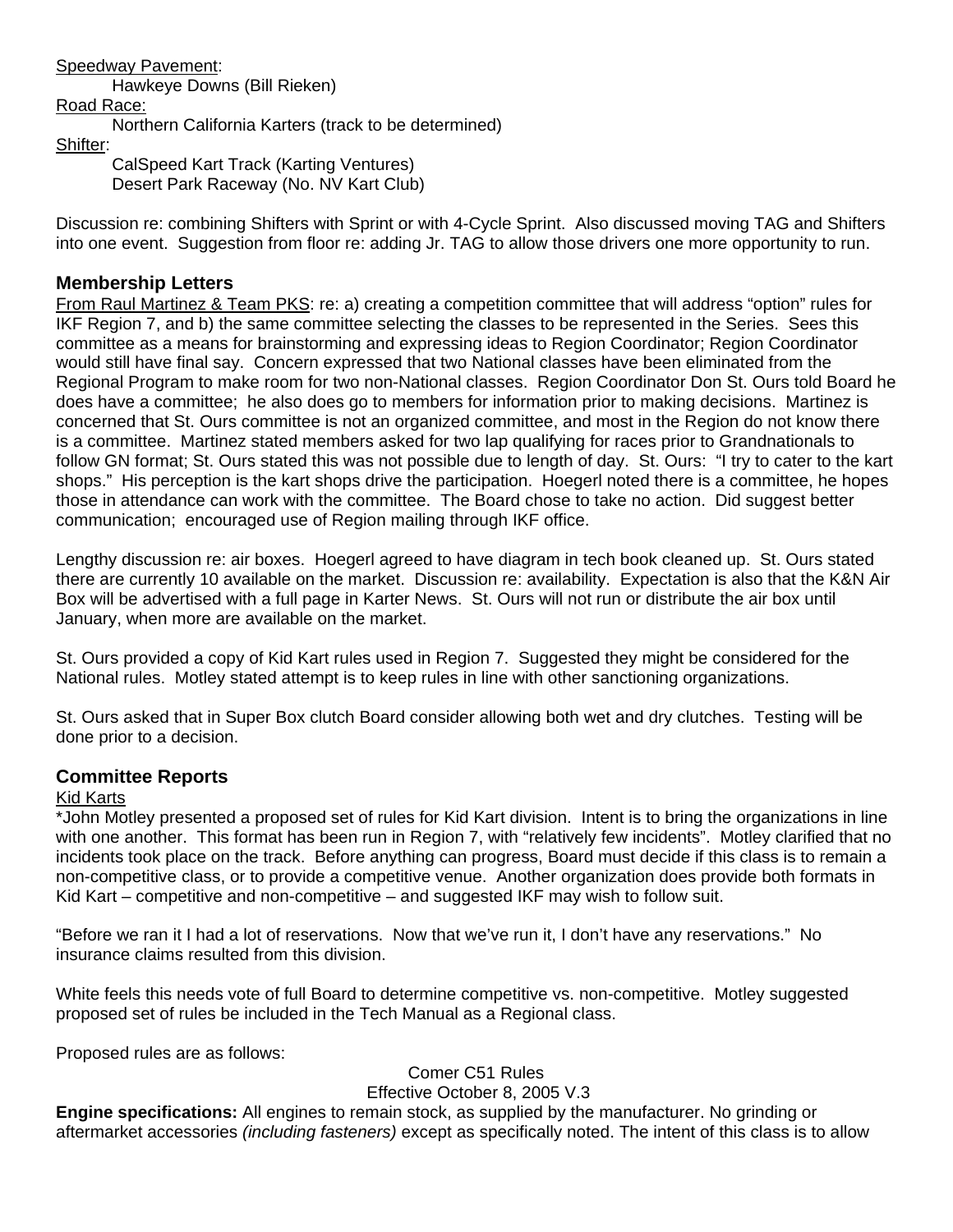beginning drivers (and their parents) the opportunity to learn driving and mechanical techniques. The only changes permitted are those that will promote equality among competitors rather than increasing performance.

**Combustion chamber:** OEM shape. CC: 7.*3* minimum using IKF method. The cc measuring plug shall not be used. Combustion chamber to remain as manufactured. All threads to be intact. If a thread insert is used it must be full length. Any attempt to bypass the intent of this rule is illegal.

**Port height check:** Install dial indicator onto cylinder and zero. Insert 3mm rod, no longer than 3.00"

(76.3mm), approximately ¼" (6mm) into appropriate port. Rotate piston until gentle contact is made. Release 3mm rod, it is to remain unsupported. Read dial indicator.

**Exhaust:** 1.1XX" minimum. **Intake:** 0.3XX" maximum

**Exhaust port visible light check:** .9XX

**Cylinder:** Liner and aluminum cylinder "as cast". No grinding allowed at any time.

**Ignition:**. Timing shall be checked with a dial indicator as per published procedure.

**Piston:** Must be OEM and stock appearing. Both skirts must be same length +/-.015" both sides. Minimum piston length from bottom of ring land to bottom of piston 1.210".

**Rings:** Must be OEM rings, max. Gap .040". Rings cannot fall through cylinder.

**Seals:** Must be installed as OEM. Seal brand is non-tech, but no attempt to reduce sealing or drag is allowed. Evidence of a leaking seal is grounds for disqualification.

**Main bearings:** Brand is non-tech, but must be of same size and type as OEM. Exception: dual row *permitted. C*eramic ball or any type of exotic design *are* not permitted.

**Crank pin, wrist pin:** OEM

**Plug Boot:** Non-tech.

**Plug wire:** OEM

**Plug reach:** Plug, non-tech. Reach to be OEM.

**Air filter:** K& N #RC-1250 or equivalent. Flange inside diameter 57mm. Filter base diameter 89mm. Filter top diameter 51mm. Filter length 102mm. Flange length 16mm. Flange style centered. Filter must remain unmodified.

**Carburetor:** Model SHA 14-12L Dellorto. All parts "as cast". 475" No-go venturi. Jet size #54-#58. No-go for these sizes will be posted. No repairs to broken carb bodies. Stripped bolt holes may be repaired with thread inserts or next size bolt installed.

**Muffler:** OEM C51 only. Holes as per IKF Rule Book Section 622.50.15. Exhaust gasket, one OEM. Bolts must be tight, if safety wired tech inspector must remove bolts. It is recommended that a "sniffer" be used to determine exhaust integrity. Among acceptable "sniffers" are Robinair Model 14970 (low range), TIF Model 5500 and Snap-On Tools Model ACT5600.

**Clutch:** See IKF Rule Book Section 622.50.17

**Shroud:** No taping of shroud allowed. *Replacement fasteners allowed.* 

**Base gasket:** Must be in place, no maximum thickness.

**Chain & Gearing:** Comer 10T #219 chain. Rear sprocket 89T

\**Tires:** 450 X 5 YHC, maximum circumference 33 ¾". Maximum tire pressure

20 PSI at end of race, designated event pressure gauge to be used. Note that Rule Book section 107.5 has specific regulations regarding warming of tires, competitors should be familiar with these provisions.

# **Timing check procedure:**

- A) Remove spark plug
- B) Remove starter cover
- C) Install dial indicator in spark plug hole
- D) 0 dial indicator to TDC
- E) Rotate flywheel in anti clockwise rotation until the first magnet is exposed to the left of the coil
- F) Observe mounting lug of coil. Note the bottom of the lug is machined to match the curve of the flywheel. The left hand edge of the lug (nearest to engine center) is the edge we will use to determine ignition timing.
- G) Rotate the flywheel clockwise to align the right hand edge of the magnet with the left hand of the mounting lug and take a reading. Leading edge (RH) should be .050" to .060"

Any readings outside these dimensions are illegal.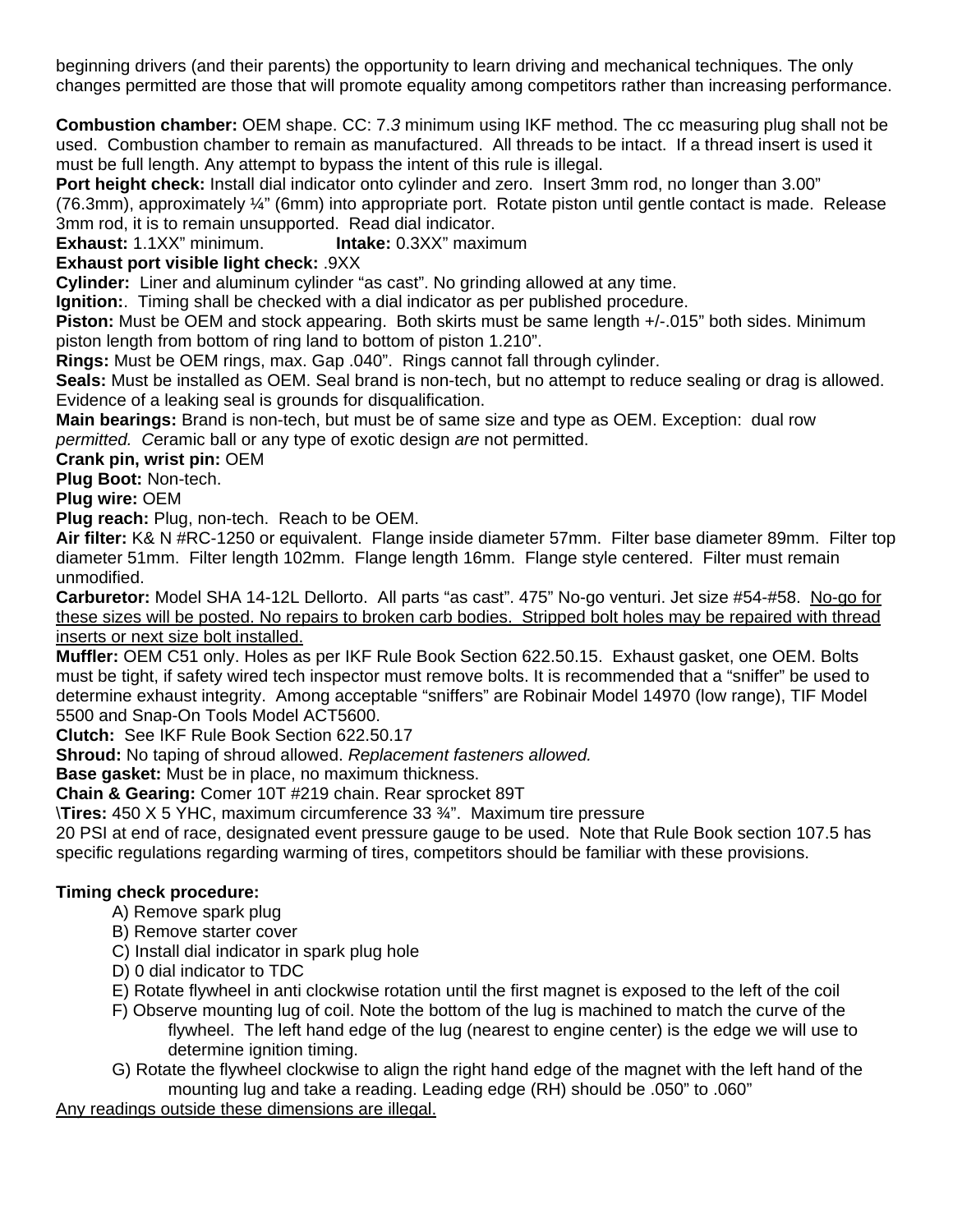)Motion by White to approve these rules for the 2006 Tech Manual; second – Motley. In Favor: Pence, White, Lehmann, Hoegerl, Kuntze, Motley **Passed** 

4-Cycle Tech By Syd White 4 CYCLE SPRINT RULES 200.1 4 Cycle Sprint Tires, **Change** brand and compound to tires specified for 2 Cycle Sprint

200.1 4 Cycle Group 3, **Move:** IKF Briggs World Formula, IKF Briggs World Formula Heavy and IKF Spec Ltd to Group 2.

201.8 4 Cycle Sprint Bodywork, **Add Note:** "Bodywork specified in 201.8 will not be allowed after 3/1/07. All 4 Cycle Sprint karts must, thereafter, use bodywork as specified in 201.9.

209 **Delete** Class 10 Animal Sportsman from GN class structure per Proposal 10 from White at 4/9/05 BoD meeting. Current motors being produced will not be competitive without modifications illegal in this class.

**Replace** Sec 715 with: See Karter News, December 2004 for Animal Sportsman rules.

**Add:** Animal Sportsman (715) to 850.2

209 **Change** Classes 1 and 2 to Jr 1 Animal Super Sportsman (718) Light and Heavy. This was done for 2005 and should be continued as Sportsman is being eliminated due to unavailability of competitive motors.

209 **Add second note under chart:** Note: Clutch required in all classes.

**Change** 202.2.3 to**:** Engine clutches required in all 4 Cycle Classes.

202.2.4: **Delete** all

202.3.3: **Delete** all

209 **Delete:** "no direct drive (see 715)" from classes 1 and 2

209 Class 16, Masters **Delete:** Flathead/Methanol/ 350 and Animal Sportsman (See 715)/Gasoline/ 350.

#### 213.1 **Change** schedule to:

- Day 1: Practice, all classes.
- Day 2: Qualify and race: Stock Animal Heavy Jr 1 Animal Super Sportsman Light **Masters**  Jr 2 IKF Briggs World Formula IKF Spec Ltd
- Day 3: Qualify and race: Animal Super Sportsman Jr 1 Animal Super Sportsman Heavy Stock Heavy (flathead) Jr 2 Stock Animal IKF Briggs World Formula Local Option Class - IKF Briggs World Formula Super Heavy @425
- Day 4: Qualify and race: Stock Animal Medium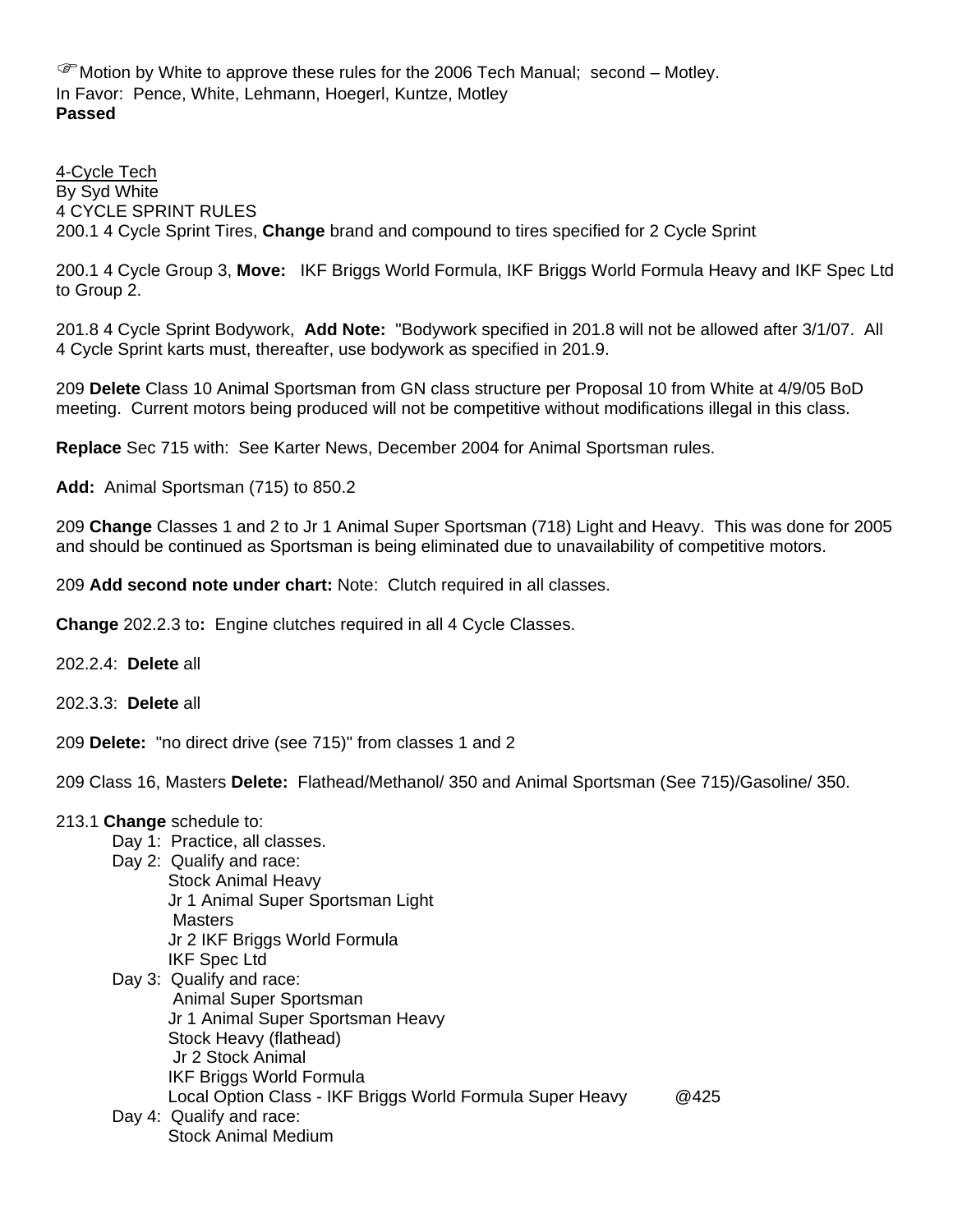Super Jr 1 Heavy (flathead) **STAR**  Super Jr 2 Heavy (flathead) IKF Briggs World Formula Heavy Local Option Class - Jr 2 IKF Briggs World Formula Heavy @340

BLUE WAZOOM RULES **Add:** 712.4.10 Check for (1) head gasket present 712.7.1 **Change** last sentence to: No alteration to flywheel screen. 712.7.1 **Add** additional sentence: Tape is permitted. 712.8.1 **Change** all to: Check for unaltered stock rewind clutch if used. Check for stock, straight key. Aftermarket starter nut allowed. 712.9.1 **Add** second sentence: Port finish as cast 712.9.2 **Add** second sentence: Port finish as cast.

ANIMAL RULES 716.5.1 Intake manifold length, **Add** 2nd sentence: Machining of gasket surface to meet dimension is allowed.

716.8.1 **Ignore** Update

716.8 **Change** all to: Must be stock as from the factory, except minor deburring is allowed to meet max length specification. Check for compliance with minimum length carefully.

716.9 **Change** number at end of 1st paragraph to: .255"

716.4.6 **Change all to** "Holes in screw-in jets are non tech. Needle jet shall have overall length of 1.680" min to 1.690" max. Taper on needle must remain stock. Needle diameter must not be smaller than .070" at .500" from the tip of the needle."

716.4.3 **Add as 3rd sentence**: When Sox tool # AT331 - .602" gauge is inserted horizontally, it may not pass into slide area at the narrow point formed by the overlap of the two venturi circles.

**Add:** 716.19.3 Shoulders of Sox tool # xxx may not touch head gasket surface when tool is placed into combustion chamber.

716.32 **Change** UPDATE by inserting B&S before "factory ...".

716.21.1 **Add** as 2nd paragraph: .860" end of Sox tool # xxx must touch valve guide when inserted into intake port. .864" end of Sox tool #xxx must not touch valve guide when inserted into intake port.

#### WORLD FORMULA RULES

717.1 **Add, as last sentence:** Specifically, the recoil, shroud, etc may not be taped. See also 700.2.16.

717.2.1 **Add, at end of 1st sentence:** ..., must be run as supplied, factory paint or no paint allowed, may not be wrapped, coated, plated etc.

717.2.2 **Add at end:** Exhaust gas sensor fitting is not allowed, even if plugged.

717.3 **Add, as second and third sentences:** Starter motor must remain complete and intact as delivered. Strap or bracket to support clutch end of starter is allowed.

717.4 **Add at end:** Pre filter may be used, must not constitute a scoop.

717.5 **Add as 3rd sentence:** Removal of factory sealing washer is not allowed.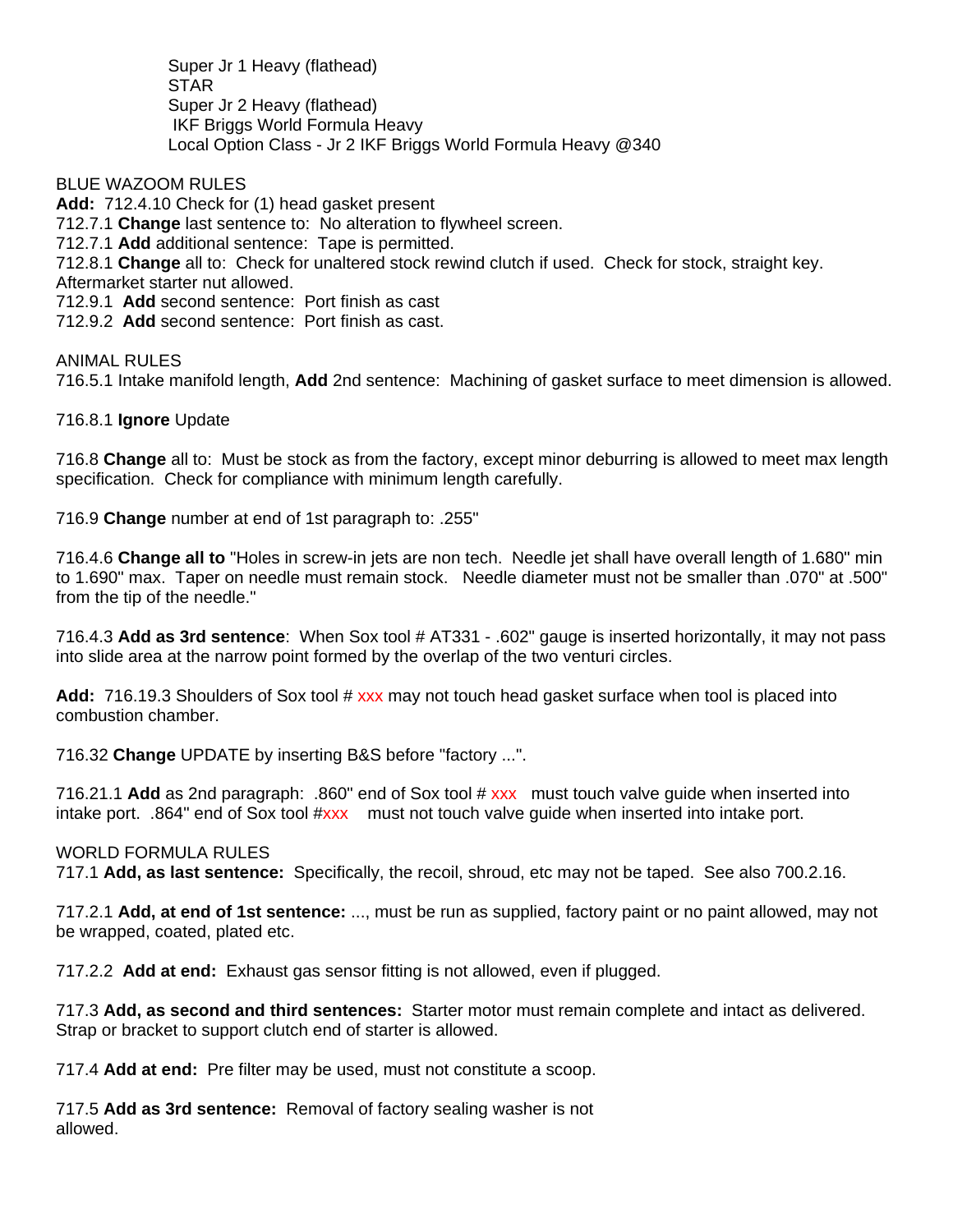717.10.5 **Change all to:** Unaltered main jet required.Hole size required is .034" go, to .041" no-go.

717.11 **Change heading to**: Camshaft and ignition timing:

717.11.1 **Add as first sentence:** Install degree wheel, using positive stop method.

**Add 717.11.2:** Check ignition timing. With the right edge of the magnet (not the magnet holder) aligned with the right edge of the notch on the bottom of the right leg of the coil, the motor must be from  $23^{\circ}$  BTDC to  $27^{\circ}$ BTDC. See Fig. 717.11.2.

**Insert** Fig 717.11.2

717.12 Deck: **Change all to**: 717.12 Deck/Piston Clearance: Machining of deck surface is permitted. Piston pop up cannot exceed .020" above block surface in the center of the piston. When measuring piston pop up, set flat bar stock across piston parallel to wrist pin. Use dial indicator to check pop up on center of this bar.

717.16 Head: **Delete** the text

**Add**, as 717.16.1 Rocker Arms: Must be as produced. Length must be 2.761" minimum to 2.291" maximum.

**Add**, as 717.16.2 Rocker Ball: Must be stock. Diameter to be .590" - .610".

**Add**, as 717.16.3: Cylinder head gasket surface may be machined. Depth from gasket surface to head surface between valves must be a minimum of .319".

**Add:** 717.16.4 Shoulders of Sox tool #xxx may not touch head gasket surface when tool is placed into combustion chamber.

**Renumber** 717.16.1 and following appropriately

717.16.1.1 **Add as 3rd line:** Intake port has a machined chamfer where the bottom of the intake port intersects with the bowl cut for the valve seat. Chamfer does not reach iron seat. May be checked against a known stock part.

**Renumber** 717.17.4 Valve springs as 717.16.8, and renumber the following sections appropriately.

**Add:** 717.18.5 Spark plug wire may be wrapped to protect from rubbing.

717.22 **Change** UPDATE by inserting B&S before "factory ...".

ANIMAL SUPER SPORTSMAN RULES 718 **Add at end of title: -** for gasoline fuel classes

)Motion by Lehmann to accept White's recommendation as listed above; second – Hoegerl In Favor: Pence, White, Lehmann, Hoegerl, Motley, Kuntze Absent: Smith **Passed** 

#### Shifter Committee Report

Committee Chairman Gary Robinson was not in attendance. White provided tech book re-write / updates to the Board for the 2006 Tech Manual.

Motley reported working with Shifter racing in his area. Recommends changing IKF rules to fall in line with SKUSA. Feels should put together a TAG/Shifter program and adopting the SKUSA rules would work well with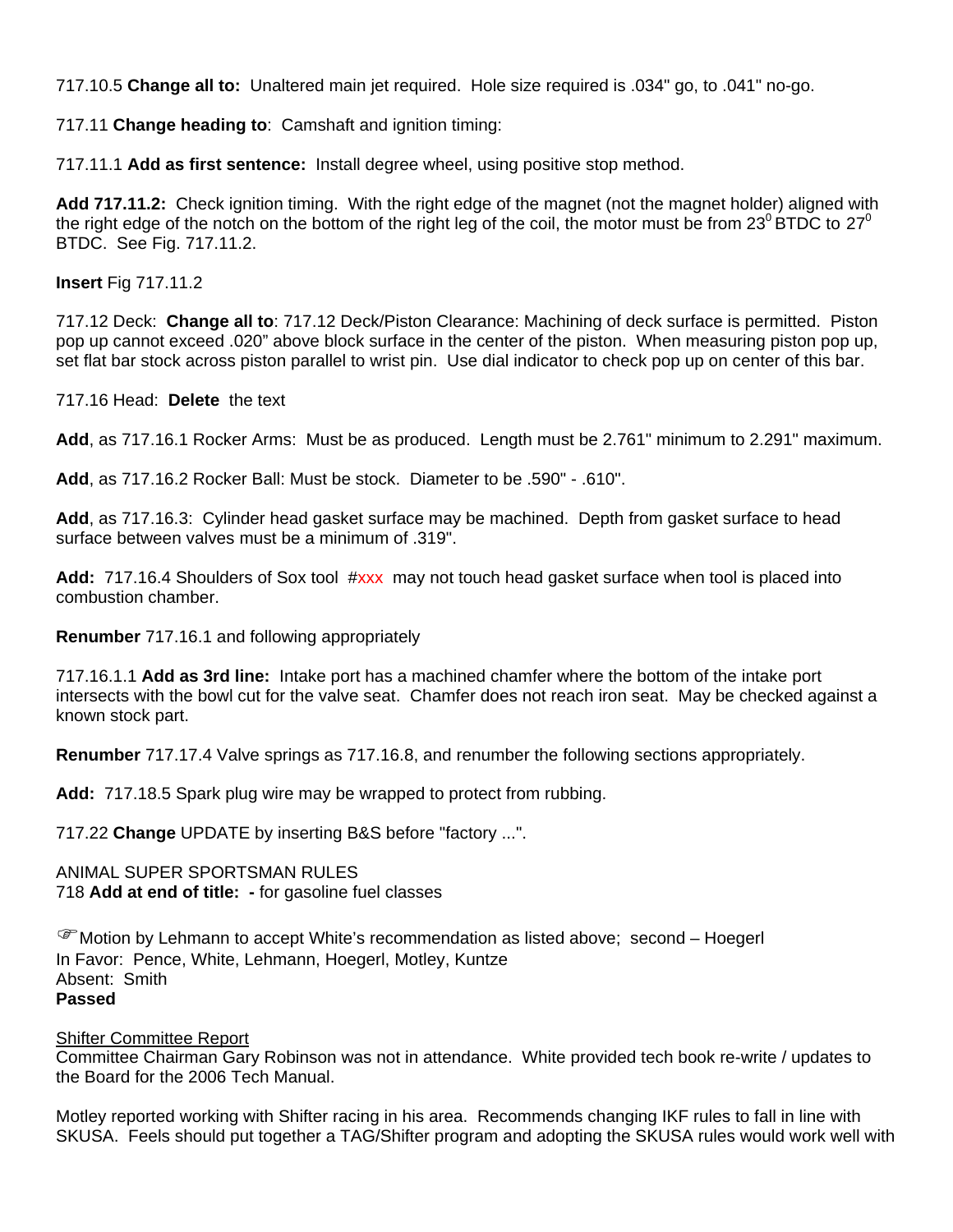this. Discussion re: how this would affect current drivers/equipment, Road Race classes. Motley will work to put this information together ASAP.

#### Regional Championship Program

Submitted by White

*A Scheme to make Regional Championships more valuable and worth racing for, endorsed by Smith, Baden, Swiggart. This would be worth forming a series to guarantee the position in Speedway GN. Scheme stolen from Road Racing.* 

#### 407.11 Special Rules for IKF Speedway Grand Nationals

407.11.1 Guaranteed position for Regional Champions - Sec 800

All IKF Regional Champions are guaranteed a starting position in the Final of the class of which they were Champions the previous year, provided that they have the required 3 punches.

A Regional Champion is guaranteed a starting position only in the class for which they were awarded a Regional Champions Jacket. See qualifying criteria in Sec 800.9.

407.11.2 Position

A Regional Champion may earn his position by racing in the heats.

If a Regional Champion does not earn a better position, the Regional Champion will start ahead of the transfers from the B Main.

 If two or more Regional Champions are seeded in this manner, their starting positions, relative to each other, will be determined by the number of entries against which they competed in winning their

Regional Championship. For example, a Champion who raced against 75 entries will start ahead of a Champion who raced against 60 entries.

If there is a tie in the number of entries used to determine starting position, a coin flip will determine the starting position.

A list of eligible Regional Champions, with their series entry numbers, will be supplied by the IKF Office with the punch list and this will be THE OFFICIAL NUMBER, and may not be challenged at the track.

### *Additionally, what about this to kick off the program for next year?*

407.11.3 Additional Guaranteed Positions - **For 2006 ONLY**

Regional Championship Class points leaders in Grand National classes as of June 1, 2006, will be guaranteed a starting position in the class in which they are leading in points as of June 1, provided that the total entries in their class in the Regional Series has reached 25 entries and they have the required 3 punches.

2006 Regional Championship points leaders will be seeded ahead of the transfers from the B Main, and behind any Regional Champions seeded from 407.11.1, above.

If two or more Regional Championship Class points leaders are seeded in this manner, their starting positions, relative to each other, will be determined by the number of entries against which they competed in leading their Regional Championship Class. For example, a Points Leader who raced against 32 entries will start ahead of a Points Leader who raced against 27 entries.

*Could be applied to Sprint also, but, at this point, the classes are not so big that a Regional Champion will not make the Final, are they?* 

)Motion by Lehmann to accept Syd's scheme as presented; second – Kuntze In Favor: Pence, White, Lehmann, Hoegerl, Motley, Kuntze **Passed**

### Road Race

Lehmann reported Committee has discussed use of 2-way radios in this division. Will be discussed when a super majority is present.

White submitted a re-write of the Road Racing section of the Tech Manual to the BOD.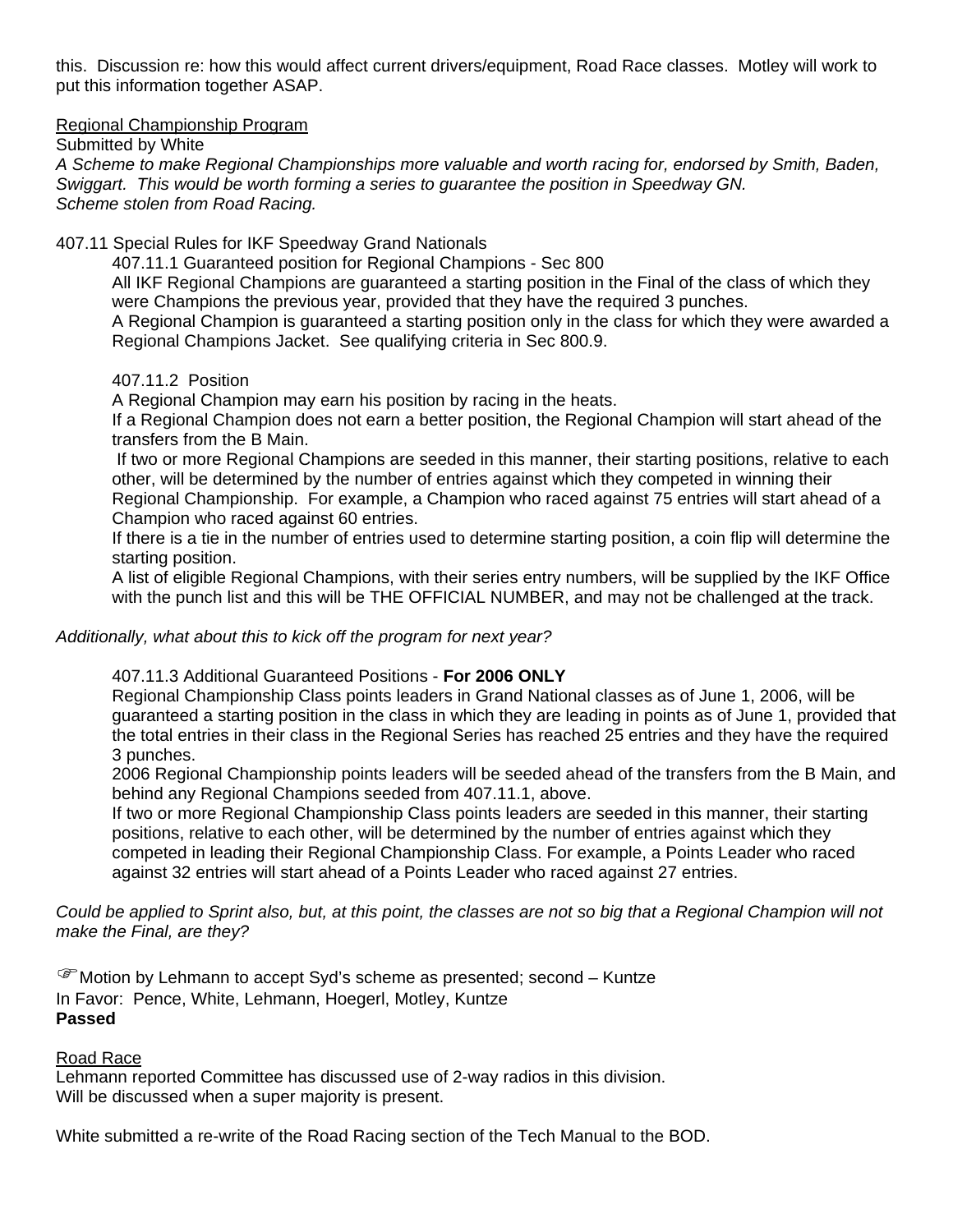Tech Manual Rewrite Submitted by White Directions are in **Bold.** Words added are in *Bold Italic* Deletions are indicated by strikethrough.

101.3.4 **Stop** first paragraph after 2nd sentence.

**Start** new paragraph as follows: *To be considered for National Class status,* all classes not listed in Section 850 must apply in writing for Regional Championship Class status. A copy of the proposed rules and specifications must be submitted to the IKF Office with the application.

 *a. Classes that are modifications of existing motors, for which IKF has specifications, may be submitted only by the Original Manufacturer, the Importer of the motor, or the appropriate Tech Committee.* 

 *b. Classes that use existing motor specifications and deviate by weight only may be submitted by anyone.*

 **c.** Applications for Regional Championship Class status must be received, with all rules and specifications, at the IKF Office by January 1 of the year for which Regional Championship status is requested.

 **d.** The rules and specs will be maintained at the IKF Office *and may not be changed until the class has achieved National Status and changes are recommended by the National Tech Committee.* 

Upon acceptance by the IKF President and approval of the respective *Tech* committee, the class will be added to Section 850. *Approval may be denied only on the basis of safety or insufficient rules and specifications necessary for the National Tech Committee to determine legality of an appeal filed under Section 508.*

)Motion to accept White's recommendation by Kuntze; second – Motley In Favor: Pence, White, Lehmann, Hoegerl, Motley, Kuntze **Passed** 

Presented by White:

### 101.3.4.1 **Change as indicated:**

The Grand National and Regional Championship classes will be reviewed by: the following criteria:

1) Over all participation statistics and/or...

2) Average participation per class.

3) When a Regional Championship class,with participation from 2 or more regions, exceeds the third lowest participation class on the Grand National schedule, it will replace the lowest participation on the Grand National schedule.

**4)** The class replaced will remain a Regional Championship class.

Junior classes may only replace Junior classes, Senior classes may replace only Senior classes, Master classes may only replace Master classes, only 4-cycle will replace 4-cycle and only 2-cycle will replace 2-cycle classes on the Grand National class schedule.

*5)* Junior I *classes* (ages 8-11) can only replace Junior I *classes. A Regional Champ class must exceed the lowest participation Junior 1 National Class by 30% in order to replace the lowest participation National Class. Participation must come from at least 2 Regions.* 

*6)* Junior II *classes* (ages 13-15) can only replace Junior II *classes. A Regional Champ class must exceed the lowest participation Junior II National Class by 30% in order to replace the lowest participation National Class. Participation must come from at least 2 Regions.* 

*7)* Only one Junior I and one Junior II will be eligible for replacement in *each Division in* one year. This will determine the addition, deletion, or replacement of Grand National classes for the next year. Only the least participated Jr. I and the least participated Jr. II will be eligible for replacement. The regional Junior class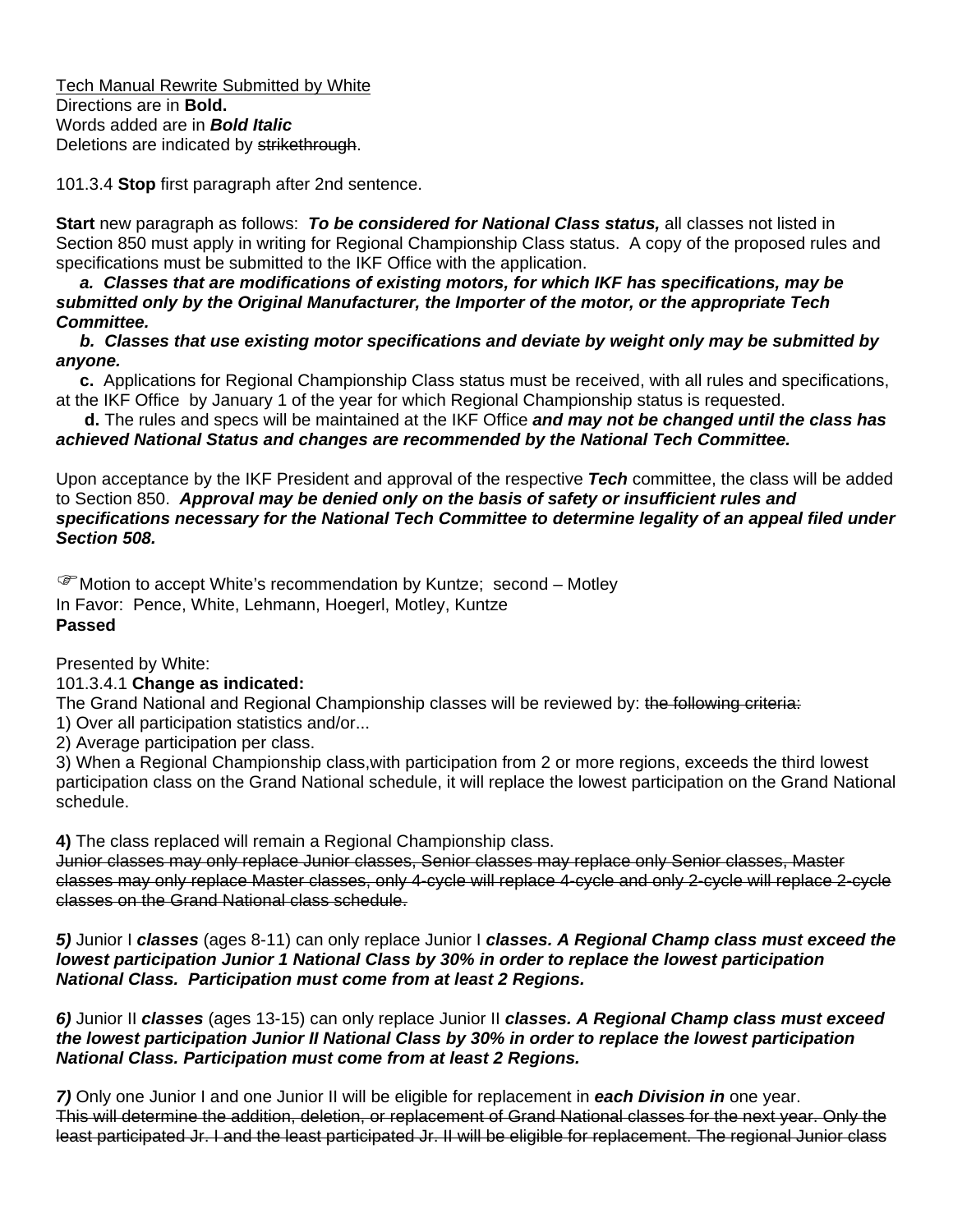that is eligible to replace a National Junior Class must exceed its participation by 30% (this also applies to Master classes).

*8) Masters classes may be replaced only by Masters classes. For a Masters Regional Championship class to replace an existing Masters class, Regional participation must exceed participation of the National Class by 30%. Participation must come from at least 2 Regions.* 

)Motion to accept White's recommendation above by Kuntze; second – Motley In Favor: Pence, White, Lehmann, Hoegerl, Motley, Kuntze **Passed** 

White also presented the following as "housekeeping" items (verbiage clean-up in the Tech Manual). 105.2.1.14 Steering, **ADD as second paragraph**: *"Check for proper secondary retention of clamp type sliding hubs. See 105.2.1.6."*

108.5 Disabled karts: **Add at beginning**: *"No driver shall continue on track if he must get out of his kart to restore it to the racing surface or to make a repair."* 

108.5 **Add in existing first sentence**: ...unable to continue because of *dead engine (karts with onboard electric starting capability excepted), inability to drive onto track without assistance, inability to drive onto track without getting out of his kart,* mechanical failure or lack of fuel,...

108.5 above are for Sprint and Roadrace only.

109.7 Blue Flag, **ADD At end**: "*See 211.1.3 and 211.2.3 for special Blue Flag conditions at Sprint races."*

113.8 In first paragraph, **delete**: "pre-tech,"

 Reason-IKF Appointed Dir-in-charge will settle all disputes arising out of pretech items and he should be in charge so the racer knows what he wants.

113.9 **Add**, as third paragraph: *"IKF Appointed Director-in-Charge shall be in charge of Pre Tech."*  Reason- see above

115.1.3 Expert Driver Criteria, **CHANGE** all to: *Restrictions that accompany Expert status apply beginning January 1 of the year following the earning of Expert status.* 

407.7.1 **Change** 1st sentence to: Should a race be yellow flagged, prior to all starting karts completing one lap, no *race* laps will be officially credited.

**Add as 2nd sentence:** *Total laps(see 407.10.2), for the 40 lap (30 laps for Juniors) count will start counting with the initial green signal.* 

**Continue with***:* A complete restart will be conducted...

507 **Add at end of 2nd paragraph:** Written protest must refer to specification or regulation contained in these rules by page number and section number.

507 **Add, as 3rd paragraph:** A competitor protesting another competitor's equipment must keep his equipment in the Tech / Impound area and may be subject to inspection of his equipment to the extent that he is protesting another competitor's equipment. Once a competitor's equipment has been removed from Tech / Impound, he has lost the right to protest another competitor's equipment. The protesting competitor's equipment must remain in Tech / Impound until the result of the protest is determined at which point Tech personnel shall determine whether or not to subject the protestor's equipment to a similar inspection.